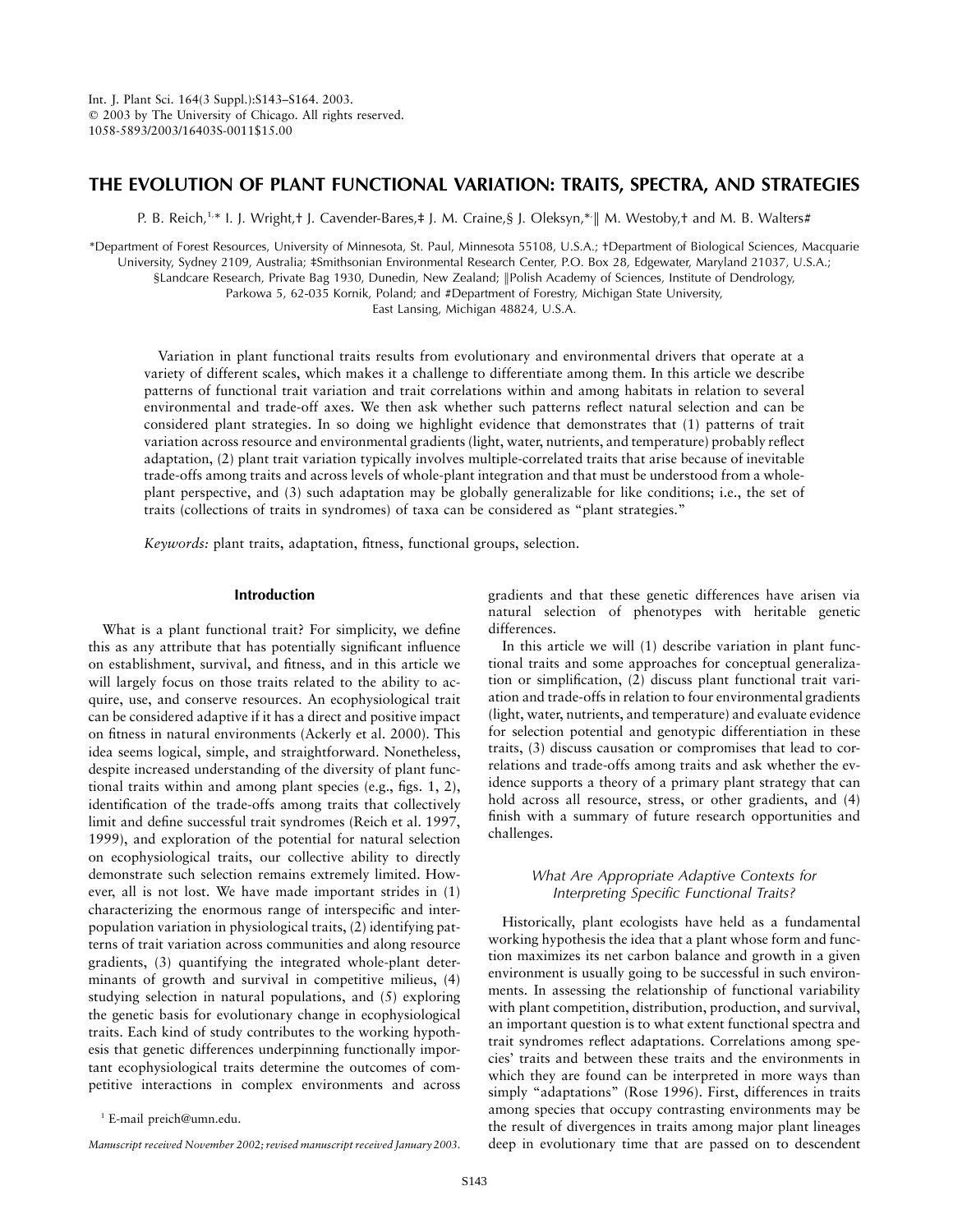

Fig. 1 The relationships between net photosynthetic capacity (nmol  $g^{-1} s^{-1}$ ), leaf nitrogen concentration (mg  $g^{-1}$ ), and leaf life span (mo) for species from three independent data sets: 111 species from six sites in the Americas (Reich et al. 1999), filled circles; 79 species from four sites in New South Wales, Australia (Wright et al. 2001, 2002), open circles; and 170 species from a large number of sites and studies from a literature data set (Reich et al. 1997), open triangles. Net photosynthetic capacity and leaf N were measured for young mature leaves, whereas leaf life span was the average longevity of a leaf for that species. The regression line of fit and 95% confidence intervals (for individual points) are shown for the field data from Reich et al. (1999). Redrawn using data from Reich et al. (1997, 1999) and Wright et al. (2001, 2002).

taxa. However, for a heritable trait that has functional consequences (which surely includes all the traits we are discussing in this article), remaining unchanged over evolutionary time unambiguously signals that natural selection is holding it stationary. Indeed, such traits may be predicted to be under stabilizing selection (Ackerly 2003). Moreover, the use of phylogenetically independent contrasts has shown that in most cases, functional trait variation of the type focused on in this article reflects significant patterns of correlated evolutionary change, which lends support to the adaptive interpretation of trait-trait correlations and trait-environment associations (Westoby et al. 1995, 2002; Ackerly 1999; Ackerly and Reich 1999; Wright et al. 2002; fig. 3). Second, biogeographic traittrait and trait-environment correlations can be the result of plastic responses to the environment rather than representing genotypic differences. In essence, trait differences among taxa may only reflect their distributions, not a genetic basis for the trait value. Common garden, reciprocal transplant, and gradient experiments (highlighted in this article) can help sort this out. Third, populations or genotypes can be preadapted to a given selection factor or environmental condition. When they invade new habitats or geographic areas, or if their environment changes, their survival depends on whether their functional traits are suited to their environment. Thus, current species distributions may reflect ecological sorting processes rather than *in situ* adaptive evolution (Losos 1996). Nevertheless, ecological sorting is likely to reflect past natural selection as populations are likely to track environments for which they are adapted and are more likely to succeed in a new environment if their ancestors have experienced similar

environments in the past. In much of this article, we assume that some meaningful fraction of the variability among functional traits does typically arise from adaptive evolution, and we present evidence to assess those claims.

#### *Plant Functional Groups and Axes*

Variation among taxa in individual functional traits can be classified using discrete (e.g., functional group) or continuous (e.g., axes or spectra, used interchangeably hereafter) categories. Multiple functional traits may be correlated due to evolutionary or biophysical constraints and trade-offs (Reich et al. 1997) and hence represent meaningful syndromes (used interchangeably with strategies). The concept of strategies has been proposed many times from a variety of perspectives (Grime 1977; Coley et al. 1985; Westoby et al. 2002). The usefulness of classifying plant taxa within differing functional groups or along functional spectra (based on one or multiple traits) has been evaluated frequently (Grime 1979; Pearcy and Ehleringer 1984; Garnier 1992; Lavorel et al. 1997; Diaz et al. 1999; Craine et al. 2002; Ackerly 2003; Reich et al. 2003*a*). The use of functional groups and syndromes might help us to understand the response of vegetation to historical environmental variability and to predict the response of vegetation to environmental change without requiring detailed information on each and every species. Although some authors have used "functional type" to mean a specific kind of functional group (e.g., those that respond similarly to a global change agent), the terms have been used so variably that we use them interchangeably in this article.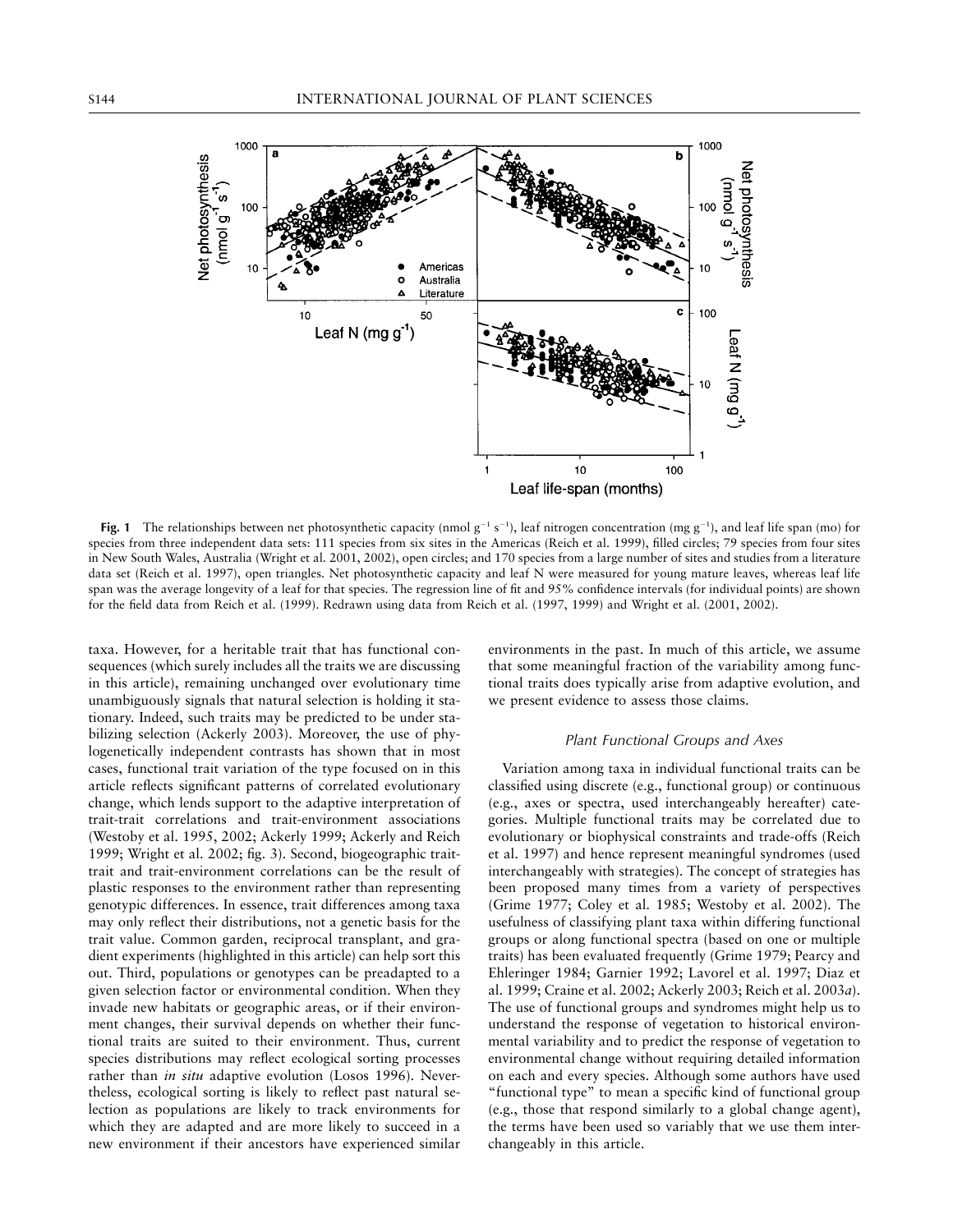

**Fig. 2** The relationships of net photosynthetic capacity (nmol  $g^{-1}$ )  $s^{-1}$ ), leaf nitrogen concentration (mg  $g^{-1}$ ), and leaf life span (mo) in relation to specific leaf area (cm<sup>2</sup>  $g^{-1}$ ) and net photosynthetic capacity versus leaf N for 79 species from two high rainfall (1220 mm annual rainfall, filled circles) and two low rainfall (387 mm annual rainfall, open circles) sites in New South Wales, Australia, with similar mean annual temperature. The two sites at each rainfall level include a low and a high soil phosphorus site, which are pooled. Regression lines are shown for separately low- versus high-rainfall species except where the lines were not significantly different (one common line is used instead). Redrawn using data from Wright et al. (2001, 2002).

For this exercise we arbitrarily define four kinds of groupings. The first and most traditional grouping is based on discrete, typically qualitative individual traits (table 1). These include many strongly related to ancestry (e.g., monocot or dicot; annual or perennial;  $C_3$  or  $C_4$  photosynthesis). The second group is based on where a taxon lies along a continuum of quantitative values for a shared trait such as leaf life span, seed size, net photosynthetic capacity  $(A<sub>max</sub>)$ , or others. The third group is based on suites or syndromes of coordinated quantitative traits (Poorter et al. 1990; Reich et al. 1997, 1998*b*; Craine et al. 2001, 2002; Westoby et al. 2002). The fourth group uses post hoc classification schemes that attempt to group plant species based on their responses to specific environmental factors (Lavorel et al. 1997). This last grouping is based on integrated whole-plant behavior and outcomes and includes traditional classifications of shade tolerance, drought tolerance, and the like as well as theoretical concepts such as the C-S-R triangle (Grime 1977).

Whole genera or families or even larger clades often belong to the discrete qualitative groups (table 1). In other words, differences between these qualitative groups often arose at a phylogenetic branch point deep in the past (Sinha and Kellog 1996), with the trait combinations persisting into present-day species within each of the descendant lineages. However, even old divergences should not be regarded as a cause of current traits that are distinctly separate from present-day ecological selection or from a physically enforced trade-off because the evolution of species into present-day opportunities often has a large element of phylogenetic niche conservatism about it (Westoby et al. 1995; Westoby 1999). Only if the traits in question were incapable of responding to selection through millions or tens of millions of years would it be useful to regard the present-day correlation as the result of the old divergence rather than as due to continuing selection. Early arriving plant species on oceanic islands have been known to radiate from the herb functional group that their clade occupies on main lands into woody growth forms (Givnish 1998), presumably because the woody plant niche is not occupied by other competing clades. Such occasional wide divergences support the idea that phylogenetically conservative traits are maintained by continuing selection rather than being constrained by deep history.

Within each functional group there is typically a wide spectrum of variation in continuous traits, yet there is often a difference on average among groups. For instance, among angiosperms, woody shrubs typically have slightly lower leaf %N (fig. 4) than trees, followed in increasing order by herbaceous monocots, herbaceous dicots, and woody climbers. These differences are probably an outcome of selection. The difference on average among functional groups for a given continuous trait suggests that there is greater selection for low %N in certain groups, but within each group the selective pressure to have any specific level of that trait is weak (in the example, %N). In contrast, the coordination and linkages among many important traits due to biophysical constraints and selection (Reich et al. 1997) has apparently led to the occurrence of syndromes of traits that are evident within both closely or distantly related taxa. In the next several sections we focus on providing examples of some such evidence for four different kinds of environmental factors.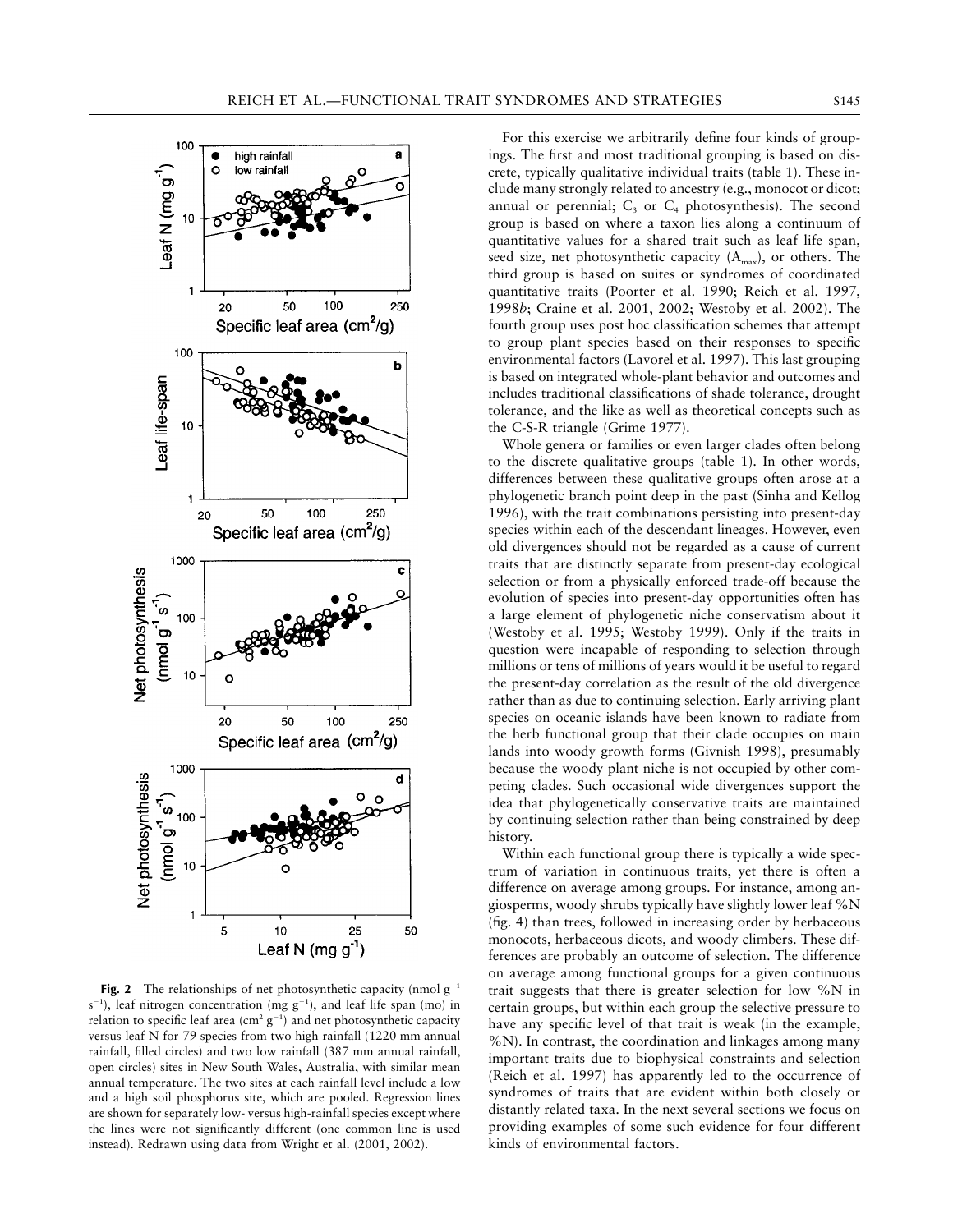

**Fig. 3** Evolutionary divergences in leaf life span (LL) and leaf mass per area (LMA) using phylogenetically independent contrasts for species from the four New South Wales sites described in fig. 2. LMA is the inverse of specific leaf area. Filled symbols, high rainfall species; open symbols, low-rainfall species; circles, species at P-rich sites; triangles, species at P-poor sites. From Wright et al. (2002).

## **Traits, Trade-offs, and Evidence for Selection: Light, Water, Nutrients, Temperature**

How are functional traits arrayed along environmental and/ or trade-off axes? What is the nature of physiological tradeoffs between traits of interest? Are there direct empirical studies linking trait variation to carbon gain, growth, or some element of fitness? In the following sections we will highlight examples of studies assessing functional variation and whether it can be related to selection processes, focusing in turn on each of the four major environmental gradients important for terrestrial plants. Because we cannot hope to be comprehensive, we use our own research and selected work of others as examples. For each factor we summarize findings about trait variation, correlation, and trade-offs in relation to specific environmental gradients and then ask whether there are studies that provide evidence that such patterns reflect evolution by natural selection.

A common theme regarding multiple traits and their tradeoffs and integrated whole-plant consequences runs through each of these following sections. Published evidence increasingly demonstrates that variation in plant functional traits is highly constrained by convergent evolution and biophysics with all taxa having traits that fall at some location on a universal trade-off spectrum (Reich et al. 1997). Correlated traits related to interception (e.g., specific leaf area [SLA]), uptake (e.g.,  $A_{max}$ ), use (e.g., respiration [ $R_d$ ]), and turnover (e.g., tissue life span) of resources form this fundamental spectrum of variation. At one end of the spectrum, taxa can be characterized as having fast tissue turnover and high potential for resource capture and rapid short-term growth, whereas at the other end of the spectrum, species have slower tissue turnover and traits that enhance resource conservation (Grime 1977; Grime et al. 1997; Chapin 1980; Reich et al. 1992, 1997, 1999). In the sections that follow, we focus our attention on plants with "nonintuitive" strategies. It is generally believed that we understand that selection is for high growth rate under high near-optimal environmental conditions (high light, high water, high nutrients, optimal temperatures) and high competitive pressures. Yet the majority of taxa do not have the "high growth rate" syndrome. Therefore, we focus on asking how functional variation leads to success for these taxa.

#### *Light Gradients and Shade Tolerance*

It has long been hypothesized that competition in shade favors plants whose morphological and physiological traits maximize their net rate of carbon gain there (Givnish 1988). More generally, until recently it was thought (Kitajima 1994; Kobe et al. 1995; Walters and Reich 1996, 2000*b*; Reich et al. 1998*a*, 1998*c*) that the shade-tolerant plant strategy would employ the same set of traits thought to be employed phenotypically by plants when growing in darker rather than lighter microhabitats: thinner or less dense leaves, more leaf area deployed per unit plant mass, and lower respiration rates.

The seedling establishment and survival phase is considered the key bottleneck in the life-history dynamics of understorytolerant trees. As a result, many researchers have focused on the seedling stage as the life-history stage in which shadetolerance traits are of greatest importance and selective pressures are greatest. We rely on classifications of shade tolerance by authors, often observational and anecdotal but sometimes based on measures of light microhabitat distributions (Lusk and Reich 2000) or survival responses to low light (Pacala et al. 1994; Walters and Reich 1996).

## *Traits of Taxa Arrayed along Shade-Tolerance Continuum*

In a review of traits related to shade tolerance, Walters and Reich (1999) assessed a number of long-held hypotheses using data for seedlings of broadleaf evergreen tropical and temperate deciduous woody taxa. Shade tolerance was defined by

| <b>Different Kinds of Functional Groupings</b> |  |
|------------------------------------------------|--|
|------------------------------------------------|--|

| <b>Basis</b>                                                                                 | Trait (examples)                                                                                                                   |
|----------------------------------------------------------------------------------------------|------------------------------------------------------------------------------------------------------------------------------------|
| Qualitative, discrete trait                                                                  | Dicot/monocot, woody/not, N-fixer/not, C3/C4, conifer/angiosperm                                                                   |
| Relative value of quantitative, continuous trait<br>Quantitative, suite of continuous traits | $SLA$ , $A_{\text{max}}$ , leaf life span, height, seed mass, hydraulic conductance<br>Leaf-trait syndrome, Corner's rule syndrome |
| Qualitative or quantitative; integrated response                                             | Shade tolerance, drought tolerance, C-S-R scheme, PFTs for prediction                                                              |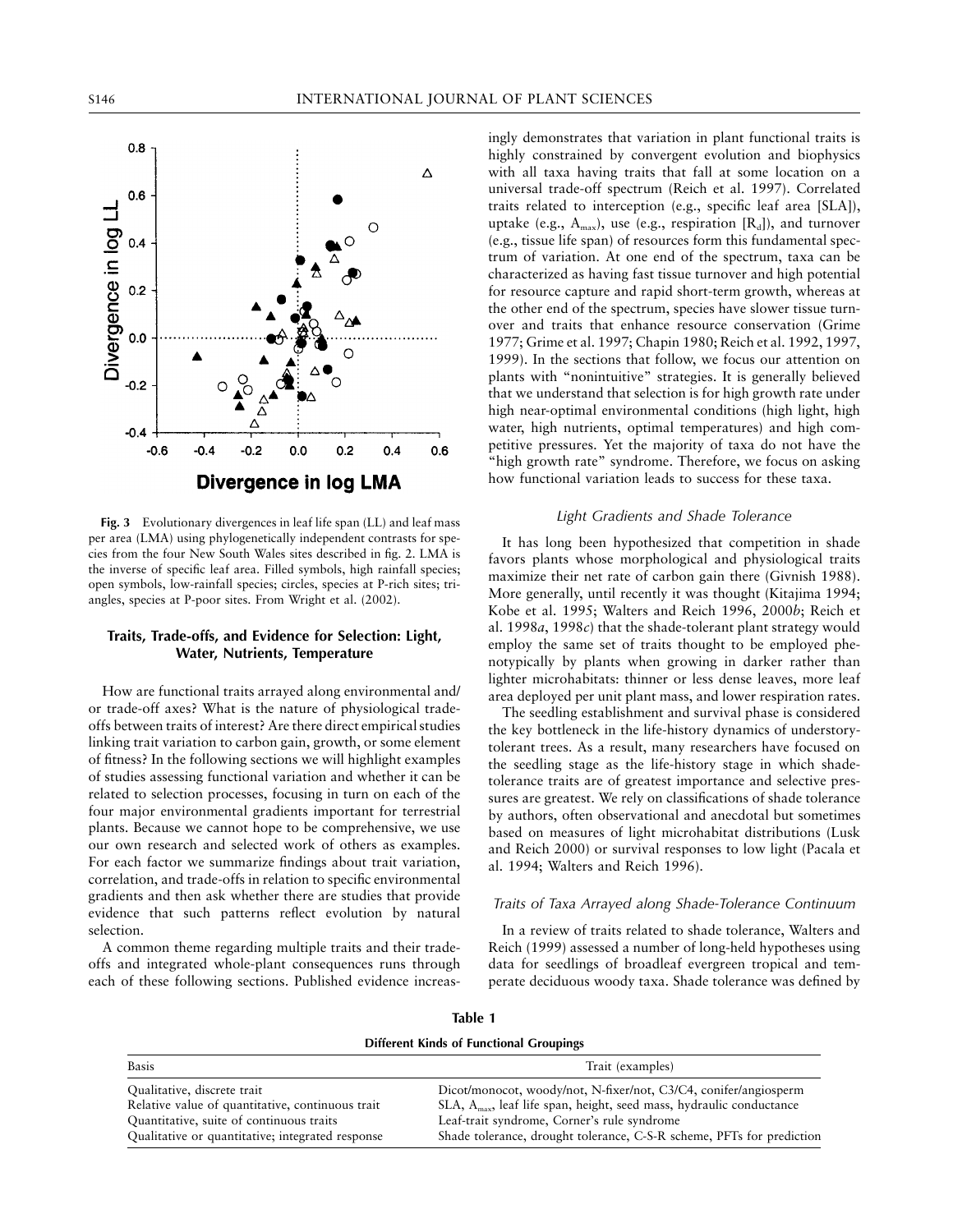

**Fig. 4** Frequency distribution of % leaf N among functional groups for plants grouped in evergreen conifer trees and five angiosperm groups: broad-leaved trees, shrubs, woody climbers, herbs, and grasses and sedges. From a literature compendium (J. Oleksyn and P. Reich, unpublished data).

researchers as the ability to survive in deep shade, and species were sorted into three tolerance classes. Traits were measured in conditions typical of closed forest understory (0%–4% of open-sky light) and tree-fall gap light environments (4%–12% of open-sky light), and all contrasts were made for comparable light environments. Among others, the following hypotheses were assessed: (1) shade-tolerant species would have low lightsaturated photosynthetic rates but as a trade-off have higher photosynthetic carbon gain in deep shade than intolerants due to higher quantum yield and/or lower light compensation point; (2) shade-tolerant species would have thinner (or less dense) leaves (higher SLA) than intolerants to ensure greater light interception per gram leaf; (3) shade-tolerant species would have whole-plant biomass distribution that enhanced leaf area per gram plant (i.e., a high leaf area ratio [LAR]) and also to enhance light interception; and (4) shade-tolerant taxa would have traits that maximized resource retention, such as low respiration rates and extended leaf longevity. Although

the study did not expressly examine it, a shade-tolerant strategy may also be predicted to include both the capacity to take advantage of sunflecks through, for example, rapid induction of photosynthesis (Pearcy et al. 1994) and limited investment in mechanisms of xanthophyll-mediated energy dissipation.

What does the evidence show? Although as expected, the tolerant species had lower light-saturated net photosynthetic rates (especially on a mass basis) than the other two groups (Walters and Reich 1999; subset of data shown in table 2), this was not associated with a trade-off that led to traits that enhance carbon gain in low light. Neither the quantum yield nor the light compensation point differed significantly between tolerant, intermediate, and intolerant groups in either the tropical or temperate taxa (table 2). Hence, there is no evidence that shade-tolerant species actually gain more energy than intolerants via photosynthesis in either low or very low light conditions.

Another older assumption still common among ecologists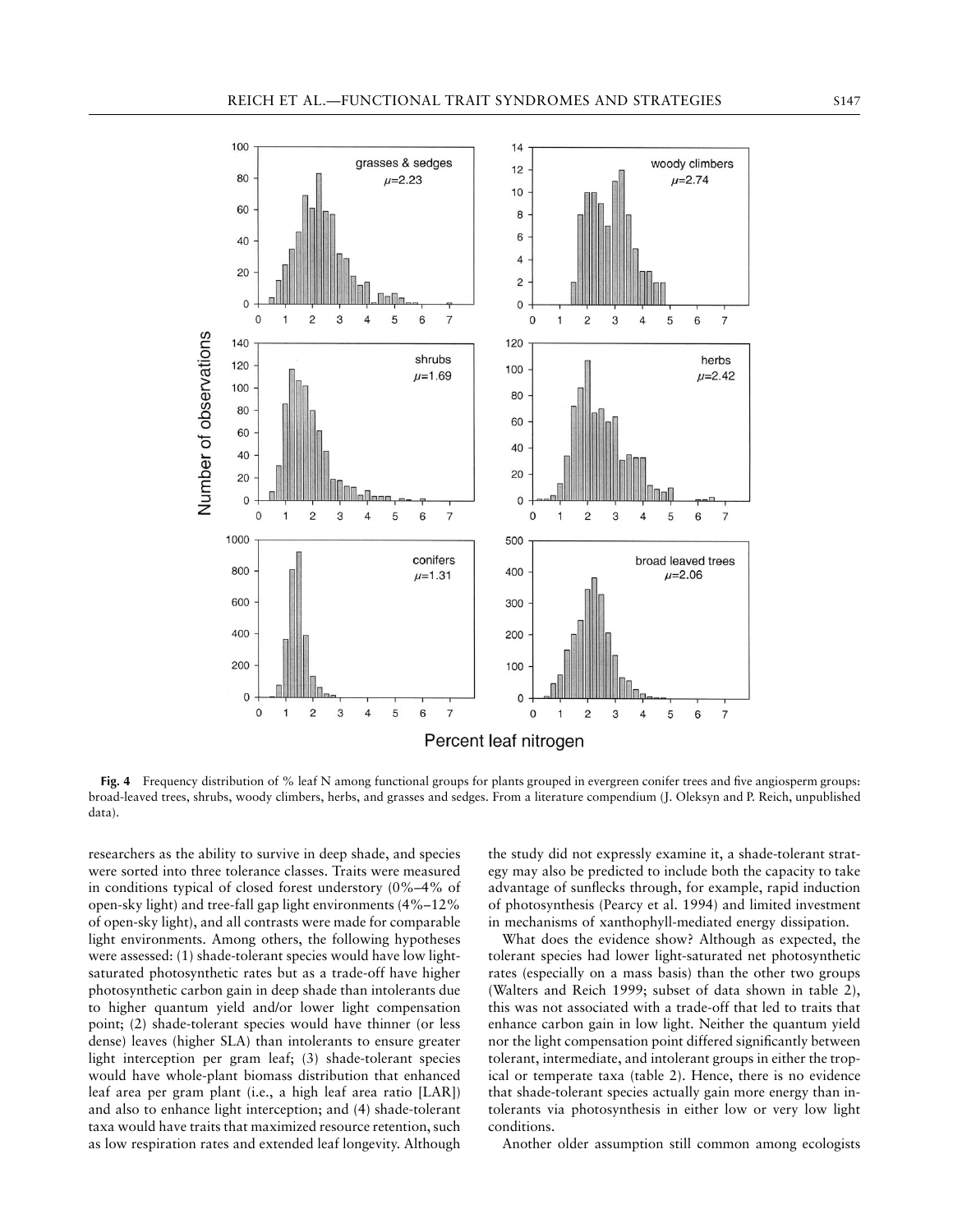## **Table 2**

**Summary of Mean Values of Leaf and Whole-Plant Traits for Seedlings Grown at 0%–4% of Full Light for Numerous Tree Species Characterized as Intolerant and Tolerant in Tropical Evergreen and Temperate Deciduous Biomes**

|                                                   | Tropical evergreen |                   | Winter deciduous    |                   |
|---------------------------------------------------|--------------------|-------------------|---------------------|-------------------|
|                                                   | Intolerant         |                   | Tolerant Intolerant | Tolerant          |
| LCP ( $\mu$ mol m <sup>-2</sup> s <sup>-1</sup> ) | 5.4 a              | 6.6 a             | 10.7 z              | 11.5 z            |
| $A_{\text{max}}$ (nmol $g^{-1}$ s <sup>-1</sup> ) | 178 a              | 78 h              | 153z                | 118y              |
| $R_d$ -leaf (nmol $g^{-1}$ s <sup>-1</sup> )      | 14.8 a             | 6.7 <sub>b</sub>  | 20.2 z              | 8.5 y             |
| $SLA$ (cm <sup>2</sup> g <sup>-1</sup> )          | 52.5               | 26.1              | $52.3\ z$           | 37.5y             |
| LMR $(g g^{-1})$                                  | 0.48a              | 0.49a             | 0.56                | 0.35              |
| LAR $(cm^{2} g^{-1})$                             | 23.9a              | 14.1 <sub>b</sub> | 33.5 a              | 13.7 <sub>b</sub> |
| Leaf life span (mo)                               | 8                  | 28                | na                  | na                |
| RGR (mg $g^{-1}$ d <sup>-1</sup> )                | 10.3a              | 5.3 b             | 14.7z               | 8.7y              |

Note. The intermediate tolerance group is omitted. Values at 4%–12% light are also not shown here but indicate similar differences among intolerants and tolerants for each biome as those shown at 0%–4% light. Contrast between tolerance groups shown for each biome separately; means without a common letter within a row are significantly different ( $P < 0.05$ ). LCP, light compensation point;  $A_{\text{max}}$ , net photosynthetic capacity; R<sub>d</sub>-leaf, leaf respiration; SLA, specific leaf area; LMR, leaf mass ratio (total leaf mass/whole-plant mass); LAR, leaf area ratio (total leaf area/whole-plant mass); RGR, relative growth rate. From a literature compendium, Walters and Reich (1999).

unfamiliar with the subfield is that leaves of shade-tolerant taxa have higher SLA than those that are less tolerant. This pattern would match the idea that all plants phenotypically develop higher SLA when grown in increased shade. These ideas about genotypic and phenotypic light responses arose from the notion that producing a greater surface area per gram leaf should lead to greater light interception and hence carbon gain, and therefore should be advantageous and selected for in increasingly shaded conditions. Although it has been clearly demonstrated in numerous studies that almost all taxa typically produce leaves of higher SLA when grown in deeper shade, the evidence does not support the idea that tolerant species also have higher SLA leaves than intolerants. In fact, the opposite is true: shade-tolerant species have low SLA leaves (table 2; Veneklaas and Poorter 1998).

At the whole-plant scale, it has been presumed that shadetolerant species have greater leaf area display per gram plant (i.e., to increase light interception) than intolerants, due to both greater SLA (refuted above) and a higher fraction of wholeplant biomass distributed to foliage. The evidence also fails to support the latter idea (table 2). The data show either similar leaf mass fraction for tolerants as intolerants (tropical evergreens; Walters and Reich 1999) or the opposite of the hypothesis: lower LMR for tolerants than intolerants (tropical evergreens [Veneklaas and Poorter 1998], temperate deciduous [Walters and Reich 1999]). Of interest, even the phenotypic response of taxa to increasing shade (i.e., the paradigm that any genotype will shift biomass allocation toward leaves when growing in deep shade) has recently been shown to be overemphasized because of the failure of researchers to account for plant size in such comparisons (Reich 2002). By default, if shade-tolerant plants have neither a greater fraction of their

biomass in foliage nor a greater surface area per gram leaf, it is impossible for them to have a greater leaf area display per gram plant (LAR), which refutes this hypothesis as well (table 2). However, differences in canopy architecture among species along shade-tolerance gradients could lead to greater interception per unit leaf area. Given the set of traits associated with shade tolerance, it should not be surprising (but would be to most ecologists) that tolerant species have on average lower growth rates than intolerant species even when growing at comparable light levels in deep shade (table 2).

In contrast to the lack of support for the hypothesized higher carbon uptake efficiency at low light and higher potential light interception efficiency (i.e., higher LAR) of shade-tolerant species, their hypothesized tendency to conserve resources has been supported. On average, shade-tolerant species have lower leaf, stem, and root respiration rates than intolerants under comparable conditions both in experiments (Walters et al. 1993; Reich et al. 1998*c*; Walters and Reich 2000*b*; Valladares et al. 2000; Kaelke et al. 2001) and in natural settings (Lusk and Reich 2000). For instance, when shade tolerance is defined by either the average or the lowest light levels at which a taxa is distributed in a forest understory, those found in deeper shade have lower respiration rates (fig. 5; Lusk and Reich 2000). After exposure to experimental gap treatments, tropical understory plants, including species from the genus *Barringtonia*, which is commonly found in shaded understory environments, exhibited higher levels of photoinhibition and were slower to recover than species that usually inhabit high solar radiation environments (Lovelock et al. 1994). The results indicate that the shade-tolerant understory species have a decreased capacity to dissipate excess light energy, presumably through xanthophyll-mediated processes.

Within functional groups not markedly constrained in their leaf lifetime, shade-tolerant species have longer leaf life span than sympatric intolerants, including for temperate evergreen conifers (Lusk and Contreras 1999), moist tropical forests (Coley 1988), and tropical rain forest species (Williams et al. 1989; Reich et al. 2003*b*). It has also been hypothesized that shade-tolerant species maintain higher carbohydrate concentrations (another resource-conservation strategy) than intolerants, but the limited evidence to assess this idea is mixed (Kobe 1997; Kruger and Reich 1997; DeLucia et al. 1998; Kaelke et al. 2001).

Although many of the comparisons above compare distantly related taxa, the similarity of patterns in temperate and tropical woody systems suggests they are common. Unfortunately, there are few comprehensive studies that examine variation in shade tolerance among species within genera or populations within species. Among those that do, support is consistent but somewhat variable. For instance, in studies of six to seven sympatric shrub species in the *Piper* genera, the more shade-tolerant species had longer leaf life span, lower %N, lower SLA (at comparable light levels), and lower A<sub>max</sub> than the intolerants (Chazdon and Field 1987; Williams et al. 1989), which indicates that related taxa varying in shade tolerance align themselves along the more general multidimensional leaf trade-off surface characterized by Reich et al. (1997). However, in a study of 16 *Psychotria* species, Valladares et al. (2000) found that the shade-tolerant species had on average only slightly longer leaf lifespan and lower  $A_{\text{max}}$ ,  $R_d$ , and relative growth rate (RGR)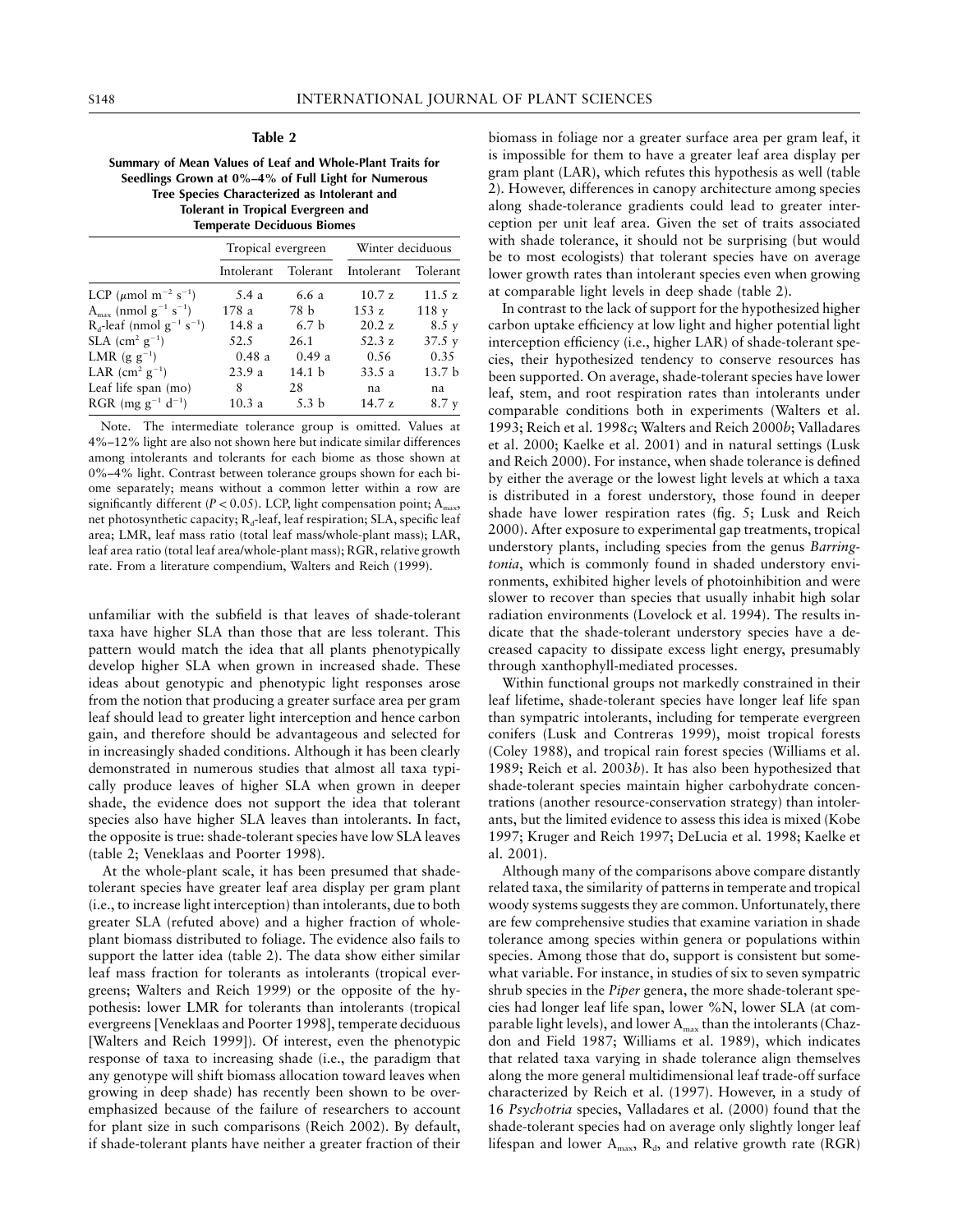

**Fig. 5** *a*, *b*, Survival at low light versus leaf respiration (from three experiments, Walters and Reich 1996, 2000*a*, 2000*b* and Kaelke et al. 2001) for seedlings of six woody broadleaved species in temperate North America. *a*, First-year survival in a greenhouse experiment of four species at both 2.8% and 7.3% of full light in relation to average respiration rates at these light levels (Walters and Reich 2000*a*, 2000*b*). *b*, First-year survival and respiration in a field experiment in forest understory at 3%–5% of full light (Kaelke et al. 2001) and 2-yr survivorship at 2% light in an outdoor shade-house experiment (Walters and Reich 1996) in relation to respiration rates measured in complementary experiments (Reich et al. 1998; Lusk and Reich 2000). *c*, *d*, Leaf dark respiration in relation to the median and the lowest light levels in which species were found in a native forest understory (from Lusk and Reich 2000) for seven such species (including four from the upper panels). *e*, Percentage light transmission by stands of forest trees differing in shade tolerance (data from Canham and Burbank 1994 and J. Oleksyn and P. Reich, unpublished data) for a total of 23 species of temperate trees in North America and Europe.

than the gap-demanding species, in contrast with much larger variation in these traits among species within each group.

As shown above, the traits of shade-tolerant species do not support hypotheses and optimality theory that suggest that shade-tolerant species should be characterized by high SLA

leaves, high allocation of biomass to leaves rather than roots, and high LAR. In fact, shade-tolerant plants have the opposite set of traits when measured in common environments (Walters and Reich 1999). Although this may seem counterintuitive at first thought, it makes sense when viewed from a whole-plant,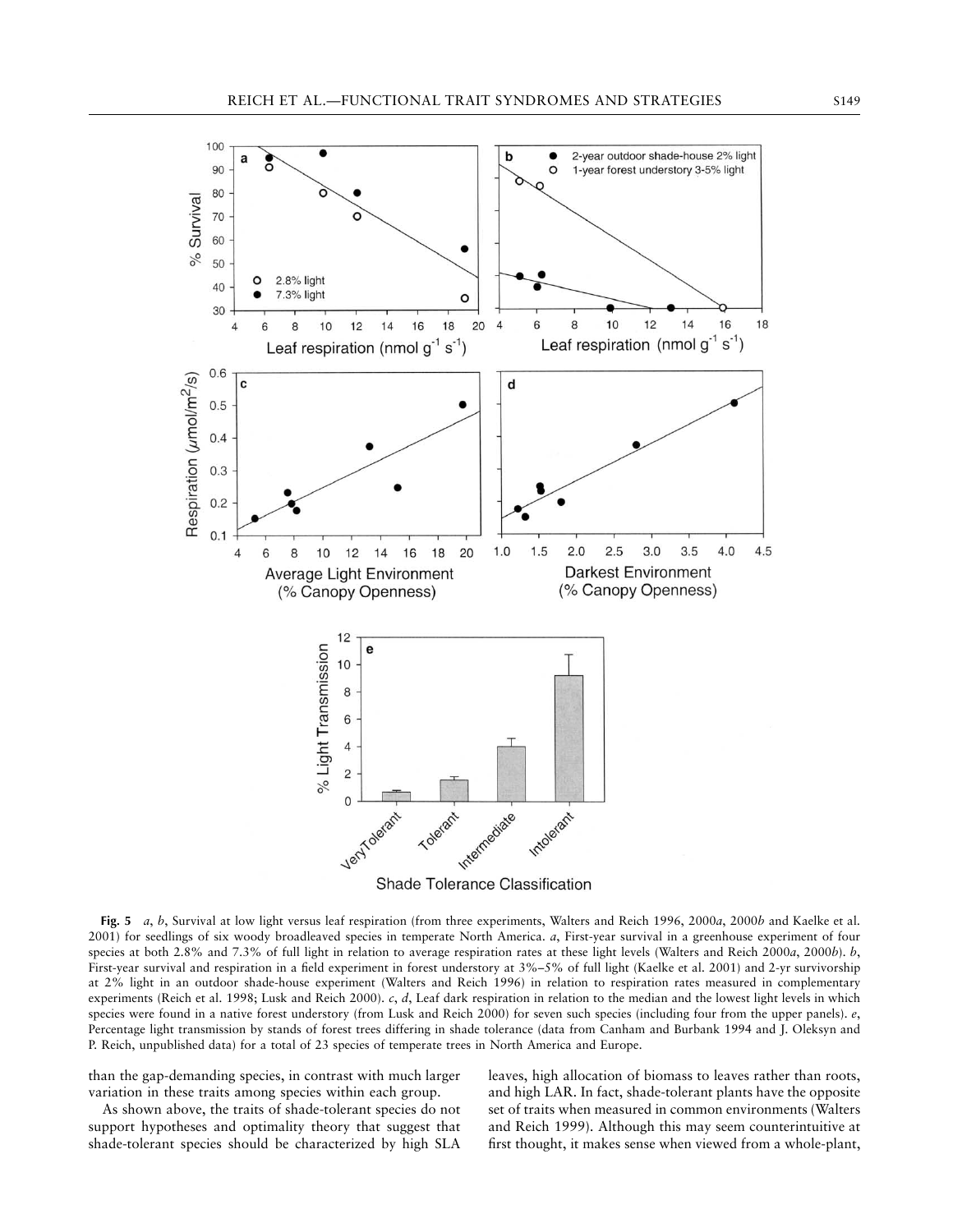multiple-trait "syndrome" standpoint. A whole-plant shadetolerance strategy involves maintenance of captured resources rather than high resource gain, so traits known to promote resource conservation should be selected for. These include low mass-based respiration rates and extended leaf life span, which are coordinated with low %N, low SLA, and low mass-based Amax in multidimensional trait space (Reich et al. 1997, 1998*b*; Wright et al. 2001, 2002).

## *Relationship of Shade-Tolerance Traits to Fitness Components*

Do the seedling traits identified as common to shade-tolerant species enhance their fitness? In addition to vegetative physiology and morphology (table 1), seed characteristics have long been considered relevant to shade tolerance. Survivorship data show that seed resources "buy time" in terms of extended survival for species that may or may not otherwise be physiologically tolerant of deep shade (Walters and Reich 1996, 2000*a*). Once seed resources are exhausted, however, wholeplant carbon balance (measured by whole-plant RGR) is directly related to the balance between total carbon costs (largely respiration of leaves, stems, and roots, plus tissue turnover) and total carbon uptake from photosynthesis (Saverimuttu and Westoby 1996; Walters and Reich 2000*b*). Overall, seed size may be modestly related to shade tolerance (Grubb and Metcalfe 1996) since seed size is strongly related to seedling life span during cotyledon phase but not at all related at true leaf stage (Westoby et al. 2002).

What is the role of vegetative physiology in relation to growth and survival in shade? The preponderance of evidence suggests that tolerant species do not consistently have greater carbon balances or seedling growth rates in low light than do intolerant species (Walters et al. 1993; Kitajima 1994; Pacala et al. 1994; Kobe et al. 1995; Walters and Reich 1996, 1999; Reich et al. 1998*a*). Instead, there appears to be a trade-off between carbon gain (and growth) potential and low-light survival (Walters et al. 1993; Kitajima 1994; Pacala et al. 1994; Kobe et al. 1995; Walters and Reich 2000*a*). Hence, shade tolerance is associated with biomass and energy conservation traits that maximize survival (fig. 5) but that can only occur at a trade-off with traits that enhance growth potential (Coley 1988; Walters et al. 1993; Kitajima 1994; Kobe 1997). As part of this trade-off, tolerant species always have lower carbon gain and growth potential at high light than intolerants and never win the early race for canopy dominance under such conditions (Walters et al. 1993; Kitajima 1994; Kruger and Reich 1997).

The trade-off between carbon gain potential at high light and survival at low light probably results (Walters and Reich 1999) from selection in low light for energy conservation traits and against unused carbon gain capacity. For example, the high growth potentials of intolerant species require high whole-plant respiration rates (Walters et al. 1993; Reich et al. 1998*c*; Tjoelker et al. 1999), a characteristic likely to be disadvantageous in very low light (fig. 5) because a given amount of energy (i.e., respiration) consumes a greater proportion of total growth or storage when carbon gain and growth rates are low. Similarly, there is nothing to be gained by having rapid leaf turnover if new leaves in higher light environments on a

shoot are not required in order to maintain a given level of light interception in the face of self and neighbor shading. Therefore, in shaded conditions, unrealized carbon gain potential due to severe light limitations should be trimmed by selection for low respiration rates and extended leaf life span.

Additionally, high growth potential in low light might also increase the risk of damage and death. The leaf traits required for high carbon gain and growth potential (e.g., higher N and SLA and lower fiber, tannins, and toughness; Reich et al. 1991; Lambers and Poorter 1992) also increase the probability of leaf loss to herbivores and/or mechanical damage (Coley 1988; Braker and Chazdon 1993; Edenius et al. 1993). In high light, intolerant species can outgrow tolerant species despite incurring greater rates of herbivory (Coley 1988). In contrast, in low light in which growth and carbon gain are strongly constrained, greater herbivory rates on intolerant species might lead to lower growth and survival for intolerant than for tolerant species. Hence, selection for protection from herbivores (and mechanical damage) should trim excess growth capacity in shade because these traits, such as higher structural carbon and lower nitrogen, should be reflected in lower SLA and  $A_{max}$ (and hence lower respiration and tissue turnover).

In summary, there is evidence demonstrating a syndrome of traits associated with shade tolerance. Although lower tissue and whole-plant respiration rates appear to be one of the critical traits associated with shade adaptation (fig. 5), they are part of a larger resource-conservation syndrome that also includes low  $A_{\text{max}}$ , low tissue N, low SLA, and a low distribution of biomass to leaves as well as traits that enhance storage and protection from herbivores, pathogens, and mechanical damage. Functional variability vis-à-vis light gradients seems to represent a case of selection of multiple traits that align along a multidimensional trade-off surface that has in all likelihood arisen by convergent selection for perennial plants in distinct floras and biogeographic realms. Additionally, as adults, shade-tolerant species, due to physiological shade tolerance of their leaves, carry large canopies that densely shade the understory (Reich et al. 1992; Canham et al. 1994; fig. 5) to levels that intolerant species cannot survive while their own offspring can.

Although it is likely that the trait differences demonstrated among tolerant versus intolerant species resulted from selection, the evidence is indirect. Unfortunately, to our knowledge, there is a paucity of data that directly examines genetic variation in plant functional traits among individuals within populations that can be related to variation in irradiance (Nicotra et al. 1997), and no studies of phenotypic selection in shade were listed in the review by Arntz and Delph (2001) of evidence for the evolution of leaf physiological traits.

### *Plant Traits Related to Water Availability*

*Leaf traits.* Broad differences in leaf traits of species from low- and high-rainfall habitats were recognized early on by plant ecologists (Schimper 1903; Maximov 1929; Shields 1950). Even within species, populations in drier environments have been shown to have greater leaf-level water use efficiency (Comstock and Ehlreinger 1992; Zhang et al. 1993). In general, many perennial species from arid regions have thick leaves with thick cuticles and small, thick-walled cells, features that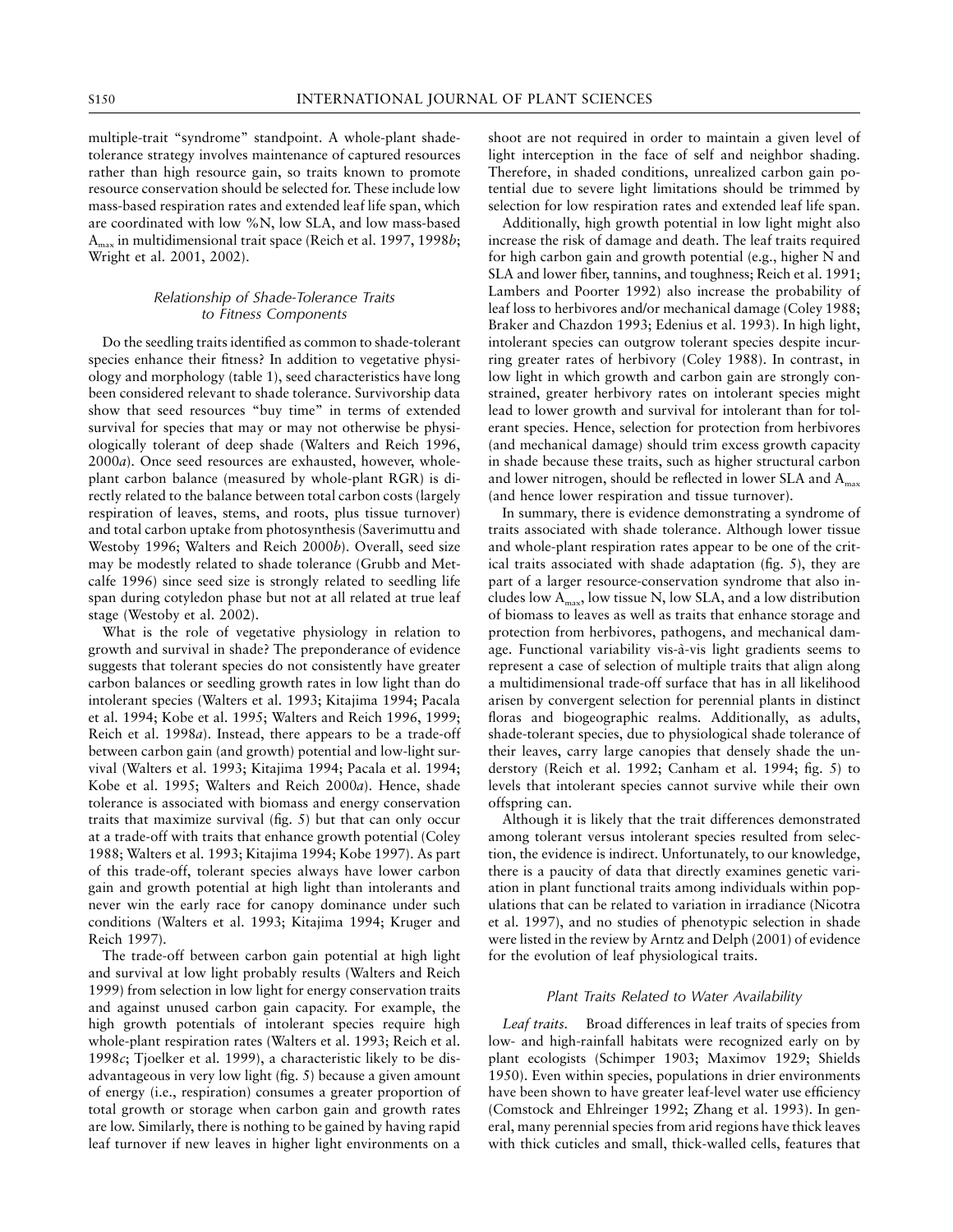

Fig. 6 Frequency distribution of specific leaf area  $(m^2 \text{ kg}^{-1})$  for species at a low-rainfall and a high-rainfall site in New South Wales, Australia. Data also show differences for families present at only one site or at both and additionally show differences across sites within four families. From Westoby et al. (1998).

are thought to be adaptations to water stress (Maximov 1929; Cunningham et al. 1999; Niinemets 2001). These features contribute to the well-documented trend of generally lower SLA of such species (Specht and Specht 1989; Cunningham et al. 1999; Fonseca et al. 2000; fig. 6).

The typically low SLA of species growing in dry areas (and on nutrient-poor soils) has been associated with an increased leaf life span in habitats where rapid growth is not possible and slow tissue turnover is therefore favored (Grime 1977; Grubb 1986; Reich et al. 1992, 1999; Chapin et al. 1993; Turner 1994). However, recent evidence suggests that relationship between SLA and leaf life span may differ across rainfall gradients. The first evidence of this was presented by Reich et al. (1999), who found that species at the driest of six sites in the Americas (New Mexico) had shorter leaf life span and higher leaf N at a given SLA. A series of studies looking at leaf traits of woody perennials in southeastern Australia (Wright et al. 2001, 2002, 2003) generalized this result across a large number of species and identified links between a number of leaf traits that apparently underlie this pattern.

Leaf traits of ca. 80 species were characterized from four

sites: a relatively fertile and an infertile site within each of two rainfall zones (annual rainfall 390 mm and 1200 mm), all sites having similar mean annual temperature. Similar to results from previous multispecies comparisons (Reich et al. 1999), SLA, mass-based  $A_{\text{max}}$  ( $A_{\text{mass}}$ ),  $R_{\text{d-mass}}$ , leaf  $N_{\text{mass}}$ , and  $P_{\text{mass}}$  tended to be positively correlated with common slopes fitted across sites (Wright et al. 2001; fig. 1). But species from drier sites differed in several important respects (fig. 2). They had (1) higher N and P (but lower leaf life span) at a given SLA, (2) lower  $A_{\text{max}}$  at a given leaf N or P, (3) higher  $R_{d\text{-mass}}$  at a given SLA or  $A_{\text{mass}}$ , and (4) lower stomatal conductance to water  $(G<sub>s</sub>)$  at a given area-based photosynthetic rate,  $A<sub>area</sub>$ .

These trends were interpreted as a water-conservation strategy in species from dry habitats that involves trade-offs between water use efficiency and N use efficiency (Wright et al. 2003). By investing heavily in photosynthetic enzymes, a larger drawdown of internal  $CO<sub>2</sub>$  concentration was achieved (i.e.,  $c_i$  [intercellular  $CO_2$  concentration] was lower) and a given photosynthetic rate was possible at a lower stomatal conductance to water or  $CO<sub>2</sub>$ . However, water use during active photosynthesis was similar for species from the drier and wetter habitats because the savings achieved via lower  $c<sub>i</sub>$  were counterbalanced by the lower leaf-to-air vapor pressure difference (VPD) at drier sites, transpiration being (largely) a product of conductance and VPD. Thus, the apparent benefit of the strategy was that dry-site species reduced water loss at a given  $A<sub>area</sub>$ down to similar levels as species from higher humidity habitats. The cost of high leaf N was reflected in higher  $R_{d\text{-mass}}$  (at comparable temperatures) and, presumably, in additional costs incurred by N acquisition and in increased herbivory risk.

It is as yet unproven to what extent these findings generalize to other aridity gradients, but there is abundant indirect evidence that they may. High  $N_{area}$  of low-rainfall perennials has been commonly reported or is implied by their typically low SLA in combination with their similar or sometimes higher Nmass (Killingbeck and Whitford 1996; Cunningham et al. 1999). High  $N_{area}$  may also maximize use of the typically high irradiance in such places (Cunningham et al. 1999; Roderick et al. 2000; Niinemets 2001). Wright et al. (2001) found lower  $c<sub>i</sub>$  at a given stomatal conductance in low-rainfall species and related this back to their high  $N_{area}$ . Consistent with this are findings from smaller data sets demonstrating a negative relationship between  $N_{area}$  and  $c_i$  (implied from the carbon isotope ratio of leaf tissue) presented by Hanba et al. (1999; temperate forest trees in Japan) and Anderson et al. (1996; 14 *Eucalyptus* species grown in a common garden). In addition, data from Wright et al. (2001) combined with those from Reich et al. (1997) show c<sub>i</sub> decreasing with increasing  $N_{area}$  at a given  $G<sub>s</sub>$  ( $P < 0.001$ ,  $n = 210$ ; CO<sub>2</sub> drawdown estimated from A<sub>area</sub> and  $G_s$ ; data not shown), which suggests the existence of a broadscale pattern. In several studies, carbon isotope discrimination has been determined in species occurring along aridity gradients, which gives additional insight into trends in  $c<sub>i</sub>$  with precipitation. Stewart et al. (1995) studied 348 species from 12 Australian plant communities; their results imply a linear trend of decreasing ci with decreasing rainfall. Within *Eucalyptus* species only, results from Miller et al. (2001) imply a similar trend in terms of the cross-species mean. By contrast, Schulze et al. (1998) found decreasing  $c_i$  at the driest end of the gradient only (multiple genera and growth forms studied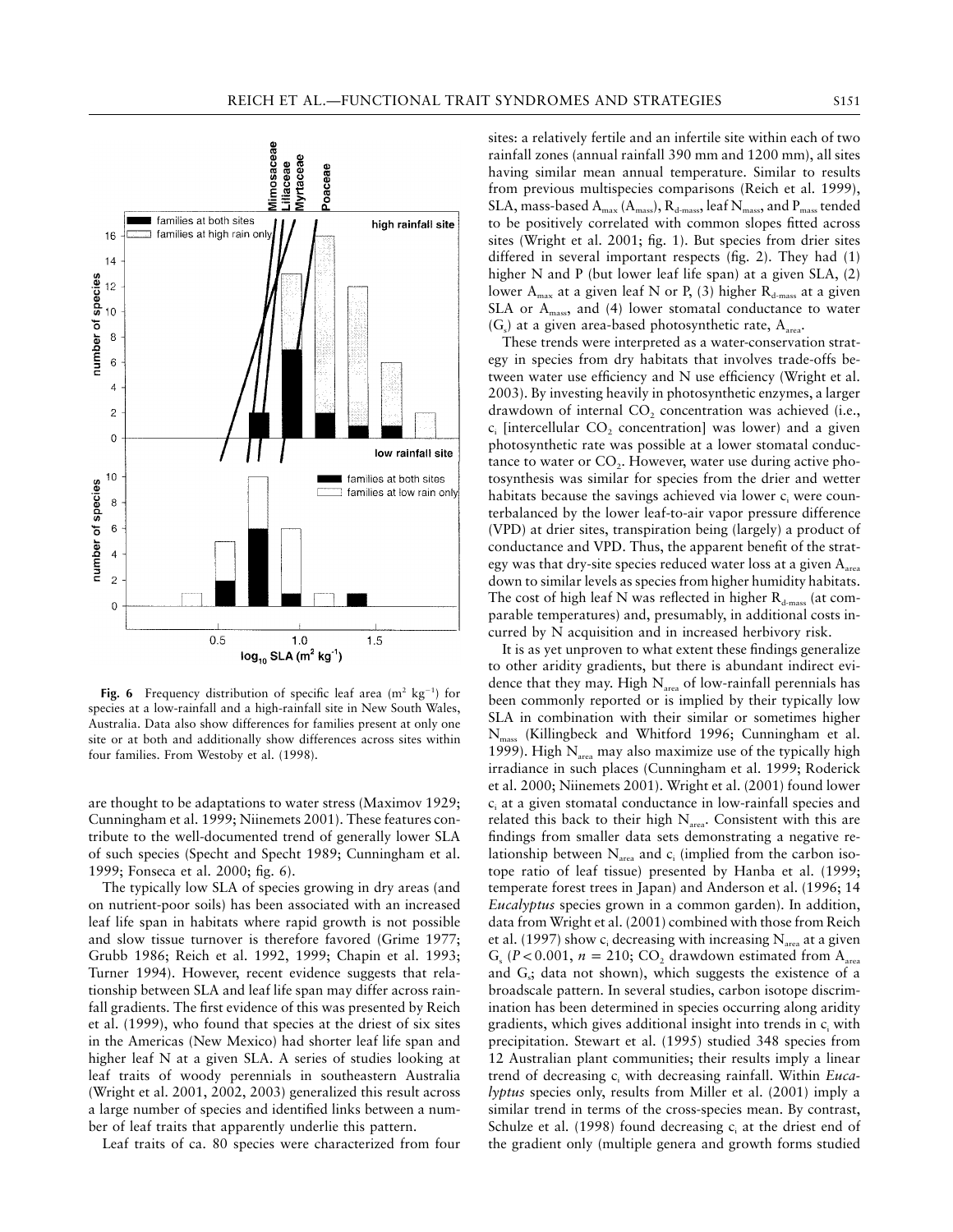along the same broad transect [the Northern Australian Tropical Transect] as used by Miller et al. [2001]), as did Warren et al. (2001) in a literature review of carbon discrimination in conifers. Miller et al. (2001) also found that  $c_i$  was lower in typically xeric species than in co-occurring typically mesic species; however, within individual species,  $c_i$  dropped with rainfall within only five of 13 species.

Research examining genotypic differences in carbon and water vapor exchange traits among individuals within populations (Kalisz and Teeri 1986; Geber and Dawson 1990; Donovan and Ehleringer 1994; Dudley 1996*b*, 1997) and studies of phenotypic selection in relation to site moisture conditions (Lechowicz and Blais 1988; Dudley 1996*a*) are more abundant than for any other factor. A variety of traits have been shown to differ among individuals occupying drier versus wetter microhabitats with heritability almost always demonstrated but varying widely (Arntz and Delph 2001). Selection on water use efficiency has received considerable attention. Such studies have relied on either gas exchange or isotopic approaches and have generally shown that individuals vary in water use efficiency (or some other trait) and that selection on the trait in question occurs. However, in most such studies, there is in fact no way of knowing whether the trait that is hypothetically selected on is merely correlated with other tissue or wholeplant attributes that are actually responsible for fitness because none of these studies have been able to evaluate the determinants of fitness from a time-integrated and whole-plant perspective.

*Hydraulic conductance and resistance to cavitation.* A general trade-off between efficiency and safety in the hydraulic transport of water is becoming increasingly well established across diverse taxa (Sperry et al. 1993; Sperry 1995; Sobrado 1997; Hacke et al. 2001). Interspecific competition and water stress are thought to be critical selection agents that influence the form and function of the water transport systems of plants, which results in this efficiency-safety trade-off. Hydraulic conductance is associated with photosynthesis in rainforest species (Brodribb and Feild 2000) and in other plant systems as well (Cochard et al. 1997; Linton et al. 1998; Comstock 2000; Tausend et al. 2000), which indicates coordination between the photosynthetic apparatus and hydraulic architecture. This coupling diminishes, however, in stressful environments that experience large variation in diurnal water potential (T. J. Brodribb, personal communication). Hydraulic conductance is also correlated with plant growth (Shumway et al. 1993; Vander Willigen and Pammenter 1998). Under optimal environmental conditions in highly competitive systems and in the absence of water stress, hydraulic conductance is maximized, presumably to maximize gas exchange and growth. In xeric conditions, survival depends on the ability to withstand extreme xylem tension, which can lead to embolism, loss of xylem function, and ultimately to plant death. Indeed, seedling mortality has been correlated with extensive cavitation (Williams et al. 1997). Under xeric conditions, resistance to cavitation appears to be maximized at the expense of efficiency in water transport.

Among riparian and upland species in the Sonoran Desert, resistance to cavitation corresponded to distribution, providing support for the long-held notion that water stress is an important selective force in shaping xylem function. Upland



**Fig.** 7 *a*, Cavitation resistance  $(P_{50})$  versus wood density  $(D_t)$  for woody angiosperm (circles) and conifer stems (triangles) from several sites in North America. The dotted lines suggest a boundary below which data are excluded because of conduit implosion.  $b, P_{50}$  versus the ratio squared  $(t/b)_{h}^{2}$  of conduit thickness (*t*) and double-wall span (*b*) for angiosperm vessels (circles) and conifer tracheids (triangles). Crosses and dashed line show the implosion limit based on estimates for angiosperm and conifer species (data extend off scale). Data above the limit indicate a safety factor from implosion. Angiosperm vessels exhibit a lower estimated safety factor than conifer tracheids. From Hacke et al. (2001).

desert species showed significantly greater resistance to cavitation than riparian species, and a weak trade-off was apparent between hydraulic conductance and vulnerability to xylem cavitation (Pockman and Sperry 2000).

Wood density and xylem wall reinforcement has been shown to correlate with cavitation resistance (Hacke et al. 2001). These traits are thought to provide support against implosion by tension in the xylem. These relationships, however, vary between angiosperms and conifers due to contrasting xylem anatomy (fig. 7). In general, for a given wood density, conifers have greater resistance to cavitation but lower maximum conducting efficiency of their xylem. This may cause conifers to be less competitive in optimal environments but may contribute to their success in resource-limited habitats and in achieving massive height growth. New evidence is emerging that the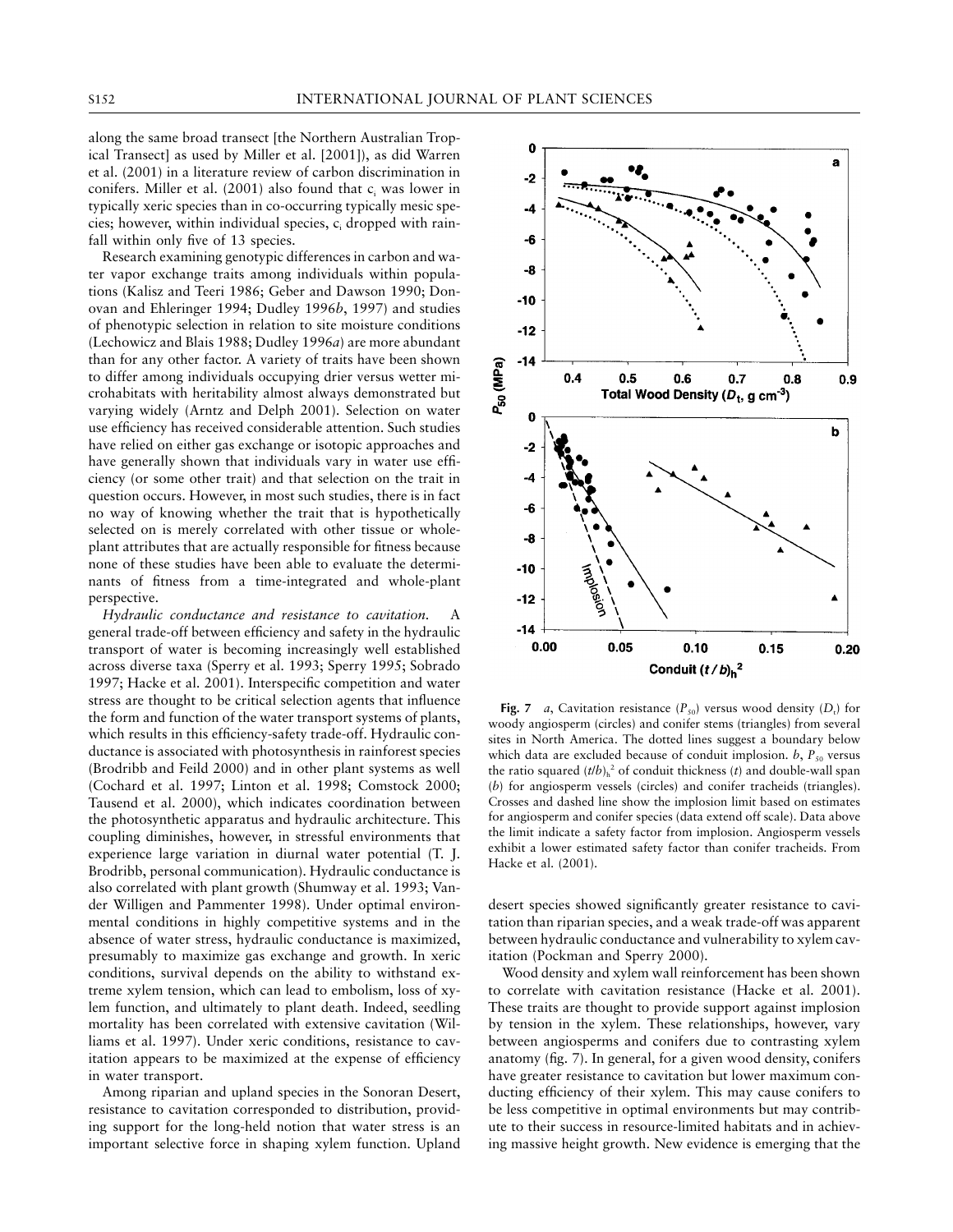pore apertures of pit membranes, which form the border between xylem conduits, are also correlated with resistance to cavitation and correspond well to species distributions. For example, riparian species tend to have larger pit membrane apertures than xeric species (U. G. Hacke, personal communication).

Variation among closely related species in leaf form and function (Siso et al. 2001; Corcuera et al. 2002) and xylem structure and hydraulic architecture (Villar-Salvador et al. 1997; Cavender-Bares and Holbrook 2001) have been shown to be related to habitat gradients in water availability. In a study of 17 sympatric oak species in Florida, conductivity (Max.  $K_s$ ) and whole-shoot transpiration per unit sapwood area increased, while the ratio of sapwood area to leaf area (Huber value) decreased with increasing soil water availability of the species' native habitats (fig. 8*a*–8*d*; Cavender-Bares and Holbrook 2001). Maximum hydraulic conductance (Max. K.) was significantly correlated with radial growth rate (fig. 9*a*). There was also an increase in xylem embolism in species in wet habitats relative to those from xeric habitats, which gives rise to a trade-off between growth rate and cavitation resistance (fig. 9*b*).

Sobrado (1997) found in the seasonal tropics that drought deciduous species maximized hydraulic conductivity in the short term at the expense of seasonal occurrence of embolism. Evergreen species had reduced water transport capacity but

maintained relatively constant hydraulic conductivity during the wet and dry seasons. A similar trade-off has been shown in temperate systems, which results from increased resistance in evergreen trees to freezing-induced xylem cavitation (Davis et al. 1999).

As mentioned earlier, selection for certain traits may have been strong either within lineages or among environmental gradients or both, and each results in functional variability. As a result, when these data are analyzed using the method of independent contrasts, the significance of the correlations between hydraulic conductance and soil moisture, as well as whole shoot transpiration and soil moisture, actually increase (fig. 8*e*, 8*f*). Independent contrasts allow the components of hydraulic properties that are conserved at the lineage level to be factored out. By comparing correlation coefficients between species pairwise trait differences versus the phylogenetic distance between them to a null model (methods described in Cavender-Bares and Wilczek 2003), we found mean vessel diameter and Huber values among oaks to be significantly conserved ( $P = 0.02$  and  $P = 0.01$ , respectively). These aspects of hydraulic architecture are likely to constrain species-level variation in hydraulic conductance to some degree. Thus, interspecific variation in hydraulic conductance appears to covary with habitat despite genetic heritage that leads to conservation of other aspects of hydraulic architecture. This may help explain why both red and white oaks can occupy the same



**Fig. 8** Mean soil moisture of Florida oak species' habitats in relation to (*a*) whole-shoot leaf area, (*b*) Huber value (ratio of sapwood area to supported leaf area), (*c*) maximum hydraulic conductance per unit sapwood area, and (*d*) whole-shoot transpiration rate per unit sapwood area. Symbols represent three oak lineages (red oaks, gray triangles; white oaks s.s., white circles; and live oaks, black squares). *a*, *b*, *d*, *e*, Adapted from Cavender-Bares and Holbrook (2001). *e*, *f*, Standardized independent contrasts for Max. K<sub>s</sub> (*e*) and whole-shoot transpiration (*f*) in relation to soil moisture of species' habitats; contrasts are standardized by branch length distances following methods of Ackerly and Reich (1999). Symbols represent contrasts within or across the three lineages, as indicated.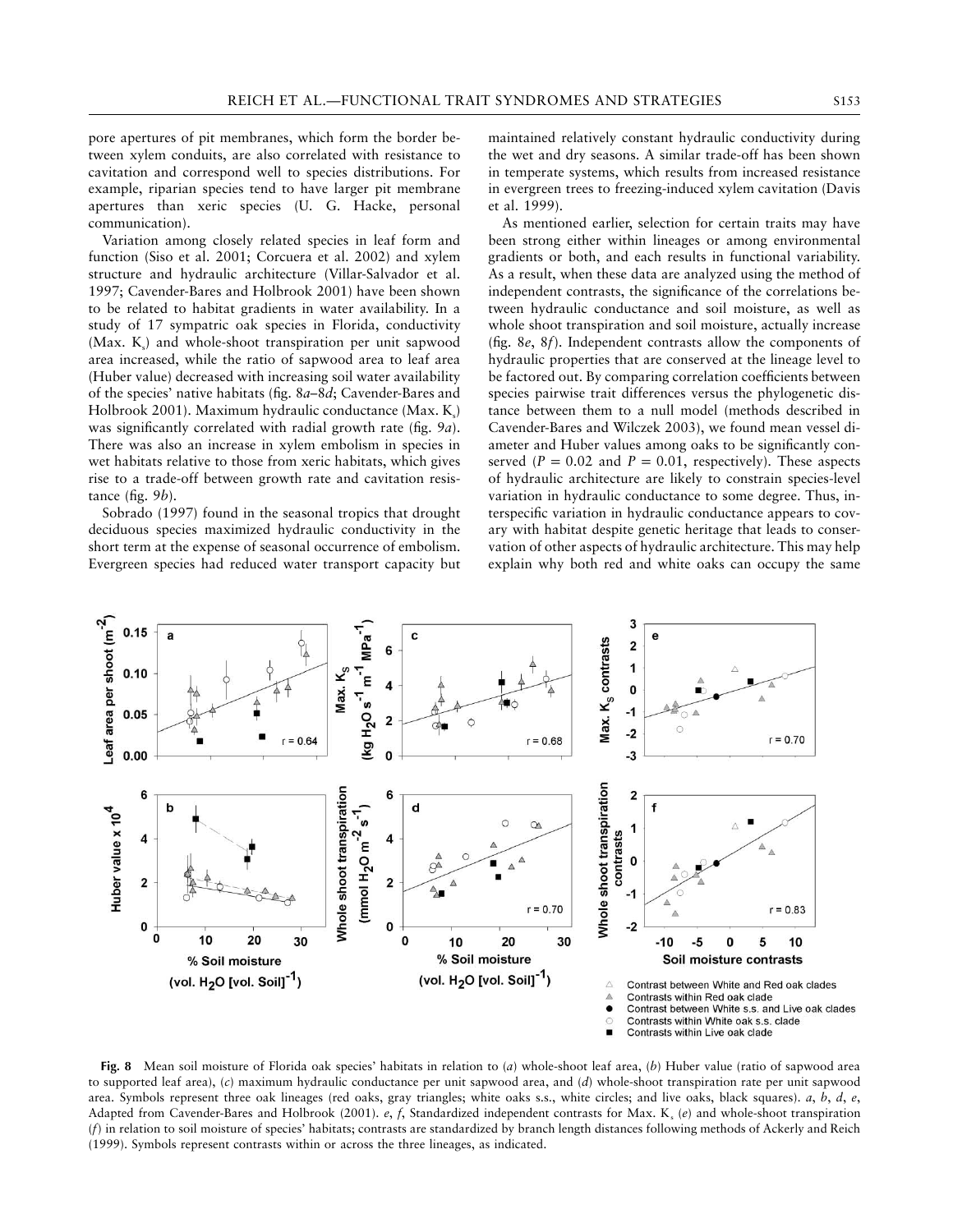

**Fig. 9** Species means of mature Florida oak trees for annual radial growth increments (averaged for 10 yr) in relation to (*a*) species means for Max.  $K_s$  and (*b*) native embolism (percent loss of conductivity).  $c$ , Seedling absolute growth rates (biomass after 1 yr of growth in a common garden) in relation to Max.  $K_s$  of mature trees. Symbols represent three oak lineages as in fig. 8.

habitats even though they differ significantly in various aspects of their wood anatomy. By using independent contrasts, the correlations between hydraulic conductance and soil moisture increase, which provides evidence for a functional link between

hydraulic properties and the selection forces within species habitats.

An argument can be made that plasticity may also contribute to these trait correlations because they were measured for species across their natural distributions in the field. This is an important consideration in all of the studies discussed here. However, in a common garden, where environmental variation was minimized, J. Cavender-Bares, F. A. Bazzaz, and K. Kitajima (unpublished data) found that the whole-plant transpiration was still highly significantly correlated with soil moisture in habitat of origin. Moreover, absolute growth rate of seedlings grown in a common garden for one year was significantly correlated with maximum hydraulic conductance of mature trees (fig. 9*c*), which indicates that functional traits measured at the species level indicate genetic differentiation rather than merely plastic response to environmental variation.

*Plant traits and strategies vis-a`-vis nutrient availability.* Understanding plant strategies for different nutrient supply regimes involves understanding how traits affect the acquisition, allocation, and loss of a limiting nutrient. Although differences in traits such as SLA or leaf longevity across nutrient gradients have been hypothesized for many years (Beadle 1966; Monk 1966; Chapin 1980), strong evidence regarding relationships between traits and nutrient availability is rare in part due to the greater difficulty of quantifying nutrient availability compared to irradiance or moisture. However, we mention several such studies.

First, Fonseca et al. (2000) found decreasing SLA and leaf width with decreasing soil P content across three levels of soil P (a total of 13 sites) in eastern Australia, which held rainfall constant across P groups. Cunningham et al. (1999) found similar responses using phylogenetically independent contrasts in the same region, and Wright and Westoby (1999) found lower SLA in species from low-P sites when grown with species from high P sites in a common environment. Second, in Minnesota, Craine et al. (2001) measured a few leaf and root traits, such as tissue density, leaf angle, and growth, for 76 species grown under similar conditions and constructed a composite axis from high- to low-tissue-density species. In general, the relative abundance of species along a long-term experimental N supply gradient was associated with their scores on the tissue density axis (fig. 10) such that mean traits (PLA scores) varied markedly with N addition rate. Data that directly examine genetic differences in functional traits across nutrient gradients (other than as part of a multifactor gradient) are extremely scarce, as are studies that assess phenotypic selection across such gradients.

Here we describe the series of traits that are associated with the accumulation and maintenance of biomass in perennial herbaceous plants under low N, based largely on studies on an outwash sand plain in Minnesota (Wedin and Tilman 1990; Craine et al. 2002), and how strategies are likely to have been shaped by competition at low N supply. We choose to emphasize biomass accumulation as a representation of the ability to persist in such resource-poor environments. As opposed to light, species differences in tolerance of low N supply has not been separated from their differences in N acquisition potential, both of which affect competitive outcomes. Although competition for N at low supplies has been demonstrated as being important for assemblage composition (Wedin and Tilman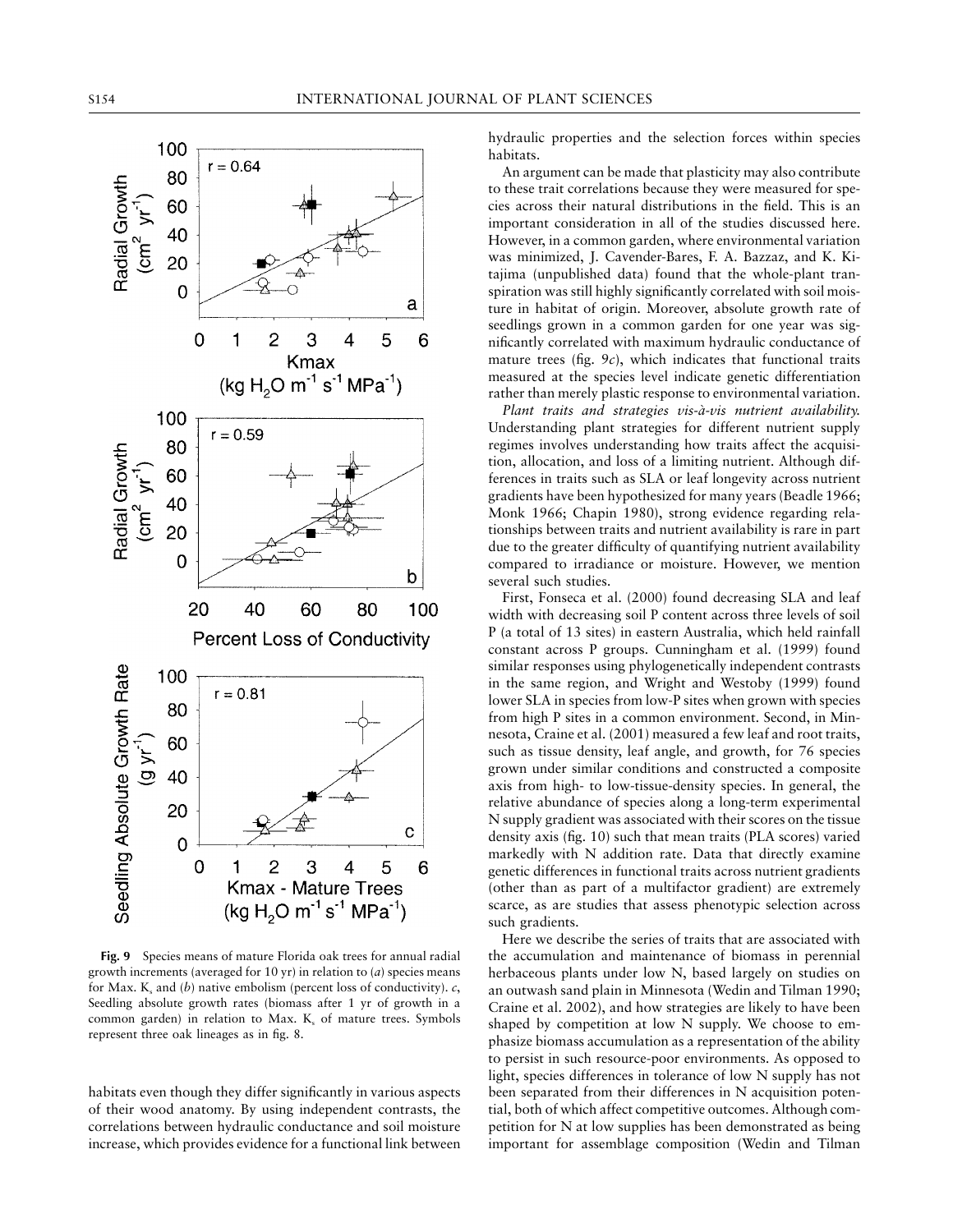

**Fig. 10** The relationship between a long-term experimental N addition gradient and the mean scores of the species present on a multiple tissue density axis (based on PCA axis scores for the species in a nearby common garden), both in central Minnesota. From Craine et al. (2001).

1993), it still remains to be shown that tolerance for low N supplies in the absence of competition is an important factor for the fitness of plants. We leave open the possibility that this may be important and do not narrowly describe those species that are common at low N supplies as good competitors for N at low N supply as we referred to low-light-tolerant species. As such, we refer to traits that are beneficial at low N supplies as "low-N" traits and the species that possess them as "low-N" species rather than signifying whether the traits are associated with competition or tolerance.

At low N supply, for plants to grow large, they must acquire as much N as possible, allocate it in a manner that maximizes biomass accumulation, and lose as little as possible. A root in soil that has low N supply generally can take up N faster than it is supplied, and plant roots cannot increase uptake by increasing specific rates of uptake or surface area (Smethurst and Comerford 1993; Leadley et al. 1997). As such, at low N supply, the functional unit of uptake is root length. Producing length efficiently means producing roots that have low diameter, low tissue density, and low  $N_{\rm mass}$ .

For a given amount of N acquired, two keys to the accumulation of high biomass are extended tissue longevity and high C : N ratios (Chapin 1980). Extended tissue longevity decreases losses and allows biomass to accumulate despite moderate or low productivity (Aerts 1990; Reich et al. 1992). High C : N ratios maximize the amount of biomass per unit of N. Short-term studies that examine relative production rates show species with high RGR as seedlings produce more biomass (Cornelissen et al. 1996; Aerts and Chapin 2000). However, low-RGR species accumulate more biomass long term (over 3–5 yr or more for herbaceous species; Tilman 1988; Craine et al. 2002). To produce long-lived leaves, tissue density should be high and leaves must have low nutrient concentrations and low photosynthetic rates (all relative to their local flora) in order to be an adaptive strategy (Reich et al. 1997), and these patterns are true for herbaceous perennials (Craine et al. 2002). Although data are still limited, the relationships

among root traits appear to parallel those of the leaves. Taxa successful at low N have long-lived roots (Weaver and Zink 1946; Reich et al. 2001; Craine et al. 2002) that have high tissue density, high structural fractions (Hendricks et al. 2000), and low N concentrations (Reich et al. 2001; Craine et al. 2002). Low-N species maintained greater biomass than high-N species more by producing tissues with lower N concentrations and greater longevity (Ryser and Urbas 2000; Craine et al. 2002), rather than by acquiring more N per unit tissue. Moreover, plants that produce high biomass in low N availability conditions do not necessarily allocate their biomass above- and belowground differently (Aerts and Chapin 2000; Reich 2002). Instead, in vegetation where the ratio of root longevity to leaf longevity is relatively high, biomass accumulates disproportionately belowground. In grasslands in Minnesota, the high fraction of biomass that is belowground in low-N species appears to be more of a consequence of relative greater longevity of roots than leaves, which allows more biomass to accumulate belowground than aboveground (Craine et al. 2002) and more root biomass to accumulate in grasslands than forests, despite lower root production (Reich et al. 2001).

It is well known that plant species can affect the N cycle (Wedin and Tilman 1990), although the full sets of traits associated with plant-mediated changes in ecosystem N supply and the mechanisms by which it happens are still under investigation. For example, for 28 non- $N<sub>2</sub>$ -fixing grassland species grown in monoculture for five years on sandy soils, the primary axis of variation among species was associated with the degree to which species increased microbial immobilization and hence decreased net N mineralization (Craine et al. 2002), the portion of the total internal ecosystem N supply that becomes available to plants or is more likely to be lost. The species that decreased mineralization the most had the low-N tolerance suite of linked ecophysiological and whole-plant traits. They produced and maintained large amounts of biomass, had tough, long-lived leaves and roots with low metabolic rates, high C : N ratios, and high root : shoot ratios. Some of these differences in traits and their effects on N cycling were similar in nearby comparisons of naturally established woody patches versus patches of these same herbaceous species: oaks had lower C : N ratios, shorter-lived roots, a lower root : shoot ratio, a lower root standing biomass, and higher N detrital production and net N mineralization rates (Reich et al. 2001).

Long-term competition for nutrients requires that competitively superior plants be able to lower the availability of nutrients while still growing at this low availability (Tilman 1988). Plants can lower the availability by either decreasing the supply (e.g., increasing microbial immobilization), preempting the supply from reaching competitors, or both. Plants with high litter C : N increase microbial immobilization and therefore lower net mineralization. The high C : N, low mineralization suite of traits has been linked to lower soil solution concentrations and long-term competitive superiority for nutrients when they are at low supply (Wedin and Tilman 1993). However, competition for nutrients is likely to involve supply preemption as well as or instead of supply reduction. Preempting the supply from reaching the roots of other plants means having more root length than competitors. If compe-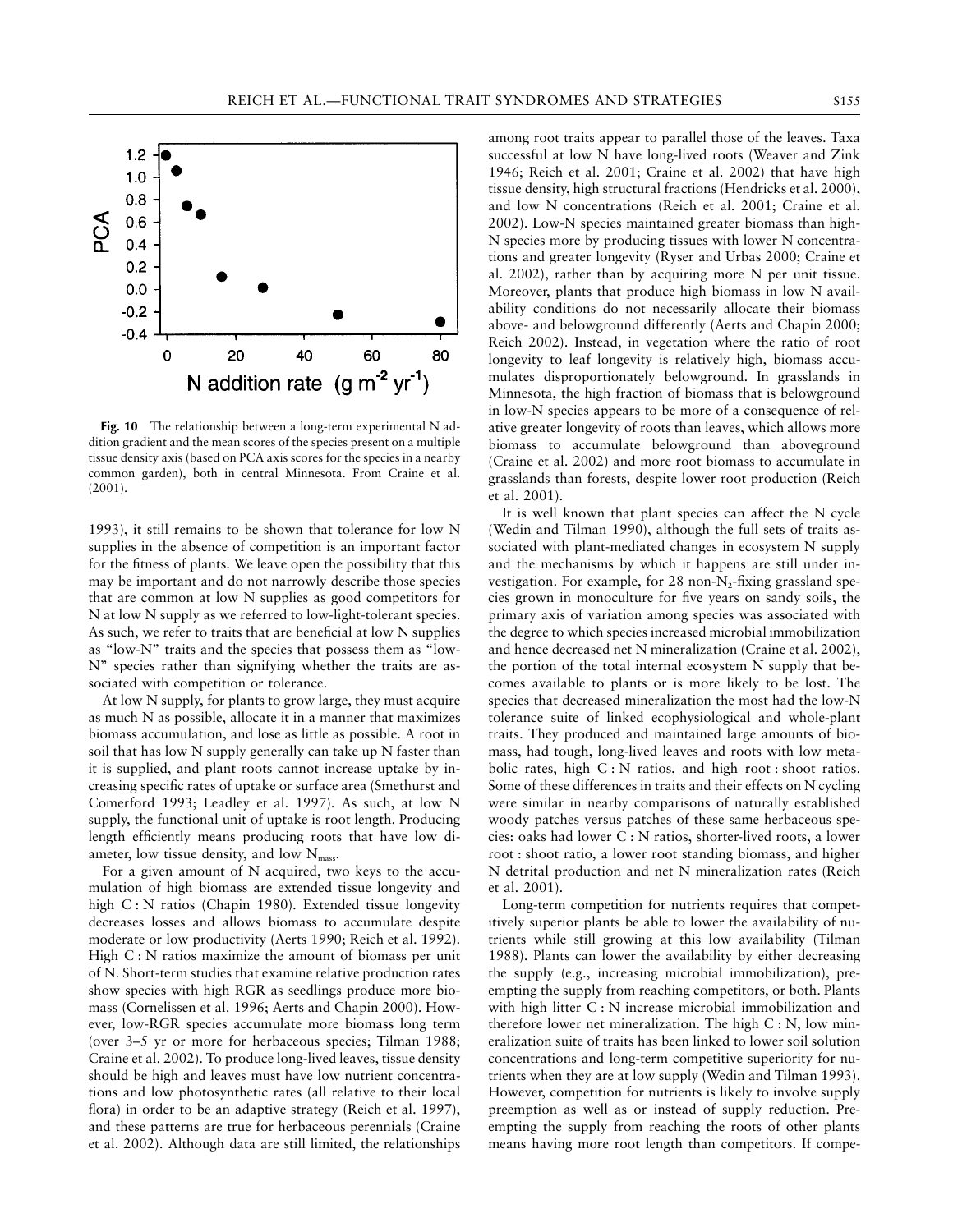tition for nutrients is symmetric, the higher the fraction of root length that an individual has, the higher the fraction of the N supply that it preempts, and therefore the higher the fraction of the N supply that it acquires. In that sense, although resource economics can constrain production, the additional root length production will always lead to greater N acquisition in the face of competition. Consequently, competition for N at low supplies should select for plants with thin roots that live a long time, and with high  $C : N$  ratios to allow production of more roots for a given amount of N.

The low-N strategy discussed here corresponds generally to strategies and trait relationships discussed previously (Grime 1977; Chapin 1980; Berendse et al. 1987; Tilman 1988; Poorter et al. 1990; Tilman and Wedin 1991; Grime et al. 1997; Reich et al. 1997; Aerts and Chapin 2000). It incorporates the toughness, longevity, and low rates of activity first emphasized by Grime (1977) and Chapin (1980) and quantified by Coley (1988) and Reich et al. (1991, 1992, 1997) while also incorporating the feedbacks to N availability of Wedin and Tilman (1990). For example, species that have low nutrient concentrations were found by Grime et al. (1997) to better sustain yield under limiting supplies of nutrients, and they had long leaf longevity and low decomposition rates.

*Temperature gradients.* There have been many ecophysiological studies examining genetic variation in functional traits among populations from different temperature origins but few with large sample sizes. Those that exist do suggest some commonalities and some differences with syndromes of plants adapted to resources such as nutrients, light, and water. For example, common garden studies of 26 and 18 populations of *Alnus sinuata* and *Betula papyrifera*, respectively, suggest that genetic differences in  $A_{\text{max}}$  were inversely related to growing season length, and thus leaf life span, in these deciduous tree species (Benowicz et al. 2000), which is consistent with the broad convergent patterns found among species and biomes (Reich et al. 1997, 1999).

In their native settings, populations of pines and spruces in northern Europe that live in increasingly cold habitats are characterized by longer needle life span, shorter and more scleromorphic needles, smaller seeds, lower growth rates (fig. 11), and lower needle N concentrations (Langlet 1936; Reich et al. 1996; Oleksyn et al. 2003). These are all traits associated with the resource-conservation strategy in general and in particular for low nutrient supply. In addition to temperature, colder climates, including those in northern Europe, are generally characterized by lower nutrient and moisture availability, so it is impossible to deduce separately the role of temperature from those of the resources per se.

When grown in common gardens, pine and spruce populations originating from colder environments are characterized by sets of traits that ostensibly improve the ability to obtain and conserve nutrients and maintain quasi-homeostatic metabolic rates (Reich et al. 1996; Oleksyn et al. 1998), all deemed important in the low temperature and low nutrient supply rates of such native habitats. These include higher tissue nutrient concentrations under common garden conditions, which play a role in the maintenance of higher  $R_d$  at any given temperature and are important hypothetically in the maintenance of sufficiently high  $R_d$  in cold temperatures (fig. 11). Cold-origin populations in common gardens also have lower plant growth rate (Oleksyn et al. 1992, 2000*a*, 2001), higher biomass allocation to roots (Oleksyn et al. 1992, 1998, 1999), and lower mean nonstructural needle carbohydrate concentrations (Oleksyn et al. 2000*b*; Vucetich et al. 2000). Additionally, populations from colder habitats appear to retranslocate a greater fraction of N and P from senescing tissues (Oleksyn et al. 2003), which conserves nutrients. Studies at common garden sites indicated that nutrient resorption is under partial genetic control (Oleksyn et al. 2003) and that this potentially adaptive strategy may contribute to higher nutrient conservation in plants from cold habitats. Enhanced resorption of N and P from senescing needles of northern populations has perhaps evolved as a genetic adaptation to low rates of organic matter decomposition and availability of nutrients observed to occur at colder soil temperatures (Chapin 1987; Heal and Block 1987; Oleksyn et al. 2003). Most of the nutrient conservation strategies listed above, together with higher cold hardiness of high-latitude populations of Scots pine (Repo et al. 2001), can increase their survival success in nutrient-poor soils and in cold environments. The evidence of that can be seen in recently published survival data from the most comprehensive Scots pine provenance experiment series established in the mid-1970s in Russia (Shutyaev and Giertych 2000).

## **A General Theory or Primary Strategy of Functional Variation?**

#### *Evidence for a General Theory of Functional Strategies*

As described above, correlated leaf traits such as leaf life span, SLA, leaf N, leaf diffusive conductance,  $A_{\text{max}}$ , and  $R_{d}$ form a fundamental spectrum of variation among plant species (Field and Mooney 1986; Reich et al. 1991, 1992, 1997, 1998*b*, 1999; Mulkey et al. 1995; Diemer 1998*a*, 1998*b*; Eamus et al. 1999; Niinemets 1999; Ryser and Urbas 2000). At one end of the spectrum, species (typically characteristic of high-resource habitats or the high-metabolism strategy) can be characterized as having fast tissue turnover and high potential for resource capture and rapid short-term growth, whereas at the other end of the spectrum, species have slower tissue turnover and traits that enhance nutrient conservation (Chapin 1980; Grime 1977; Poorter et al. 1990; Poorter and Garnier 1999). To be capable of a rapid growth rate, plants must have tissues capable of high rates of resource extraction (e.g., high  $A<sub>max</sub>$ ), a capacity that requires tissues with fine structure (e.g., SLA; Reich et al. 1997) that are rich in N compounds critical to metabolism and C exchange and that is associated with rapid tissue turnover. In contrast, the resource-conservation strategy relies on retention of C and N in long-lived, structurally robust tissues (Coley et al. 1985; Reich et al. 1991) that respire at low levels (Lusk and Reich 2000) and thus must have low concentrations of key N-rich metabolites and enzymes (Reich et al. 1998*b*, 1998*c*; Walters and Reich 1999). The multiple-trait trade-off relationships identified above and interpreted as evidence of coordinated plant physiological strategies have been shown to reflect significant patterns of correlated evolutionary change based on several kinds of tests using independent contrasts (Ackerly and Reich 1999; Fonseca et al. 2000; Wright et al. 2002; figs. 4, 5).

It is as yet unclear how thoroughly this apparently coor-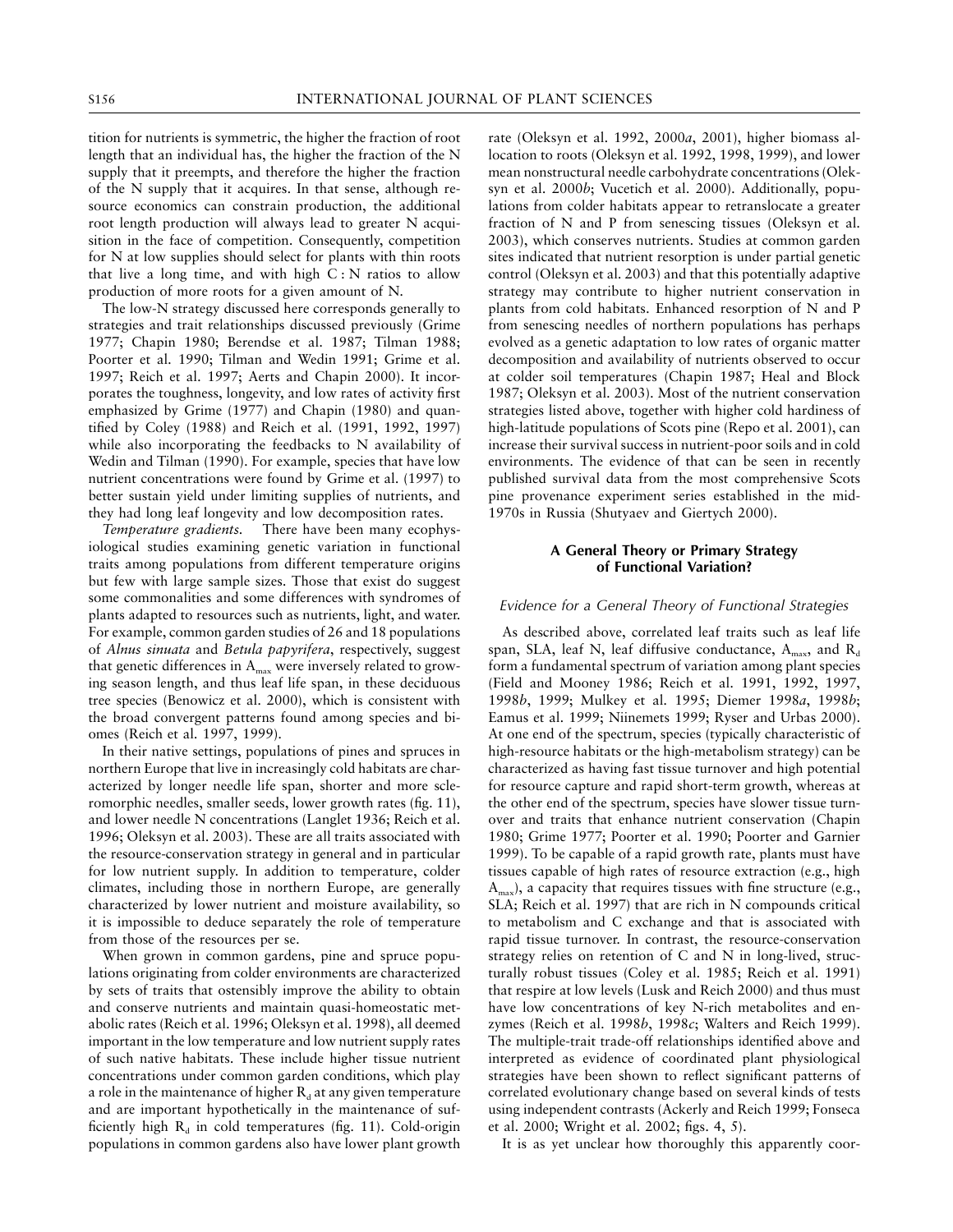

**Fig. 11** *a*, Needle longevity, seed mass, needle length, and growth rate of European Scots pine populations along native temperature gradients. *b*, Needle %N, dark respiration, and carbohydrate concentrations in a common garden in central Europe for Picea and Pinus populations of differing temperature at the site of origin. From Oleksyn et al. (1998, 2000*b*), Reich et al. (1996), and J. Oleksyn and P. Reich (unpublished data).

dinated set of leaf traits relates to root traits. Evidence is generally supportive but incomplete (Reich et al. 1998*a*, 1998*c*; Wright and Westoby 1999; Craine et al. 2001, 2002). The leaftrait syndrome is also associated with important whole-plant and stand characteristics (Lambers and Poorter 1992; Reich et al. 1992, 1997; Craine et al. 2002), some of which can influence important environmental factors such as resource

availability and microclimate, which creates complex potential feedback interactions at an ecological scale.

The question of whether shortages of different resources (or other environmental factors) select for similar traits could be considered the "stress debate." Some authors have argued that particular suites of traits are adaptive in the face of many different resource stresses (Grime 1977, 1989; Chapin et al.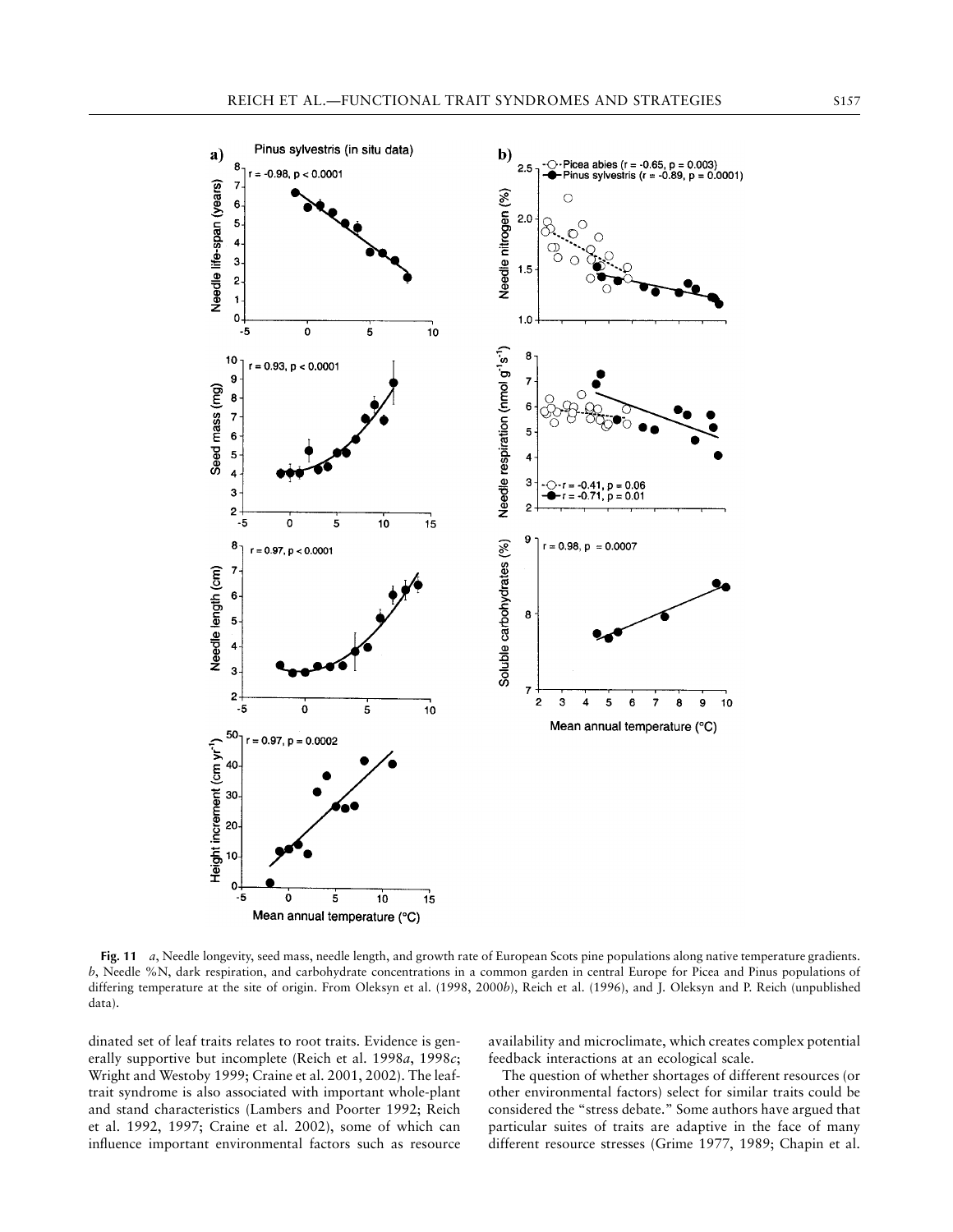1993); others have emphasized that different suites of traits are advantageous according to the most limiting resource in question (Grubb 1998). We do not intend to fully enter this debate here but mention that evidence supports both perspectives to some extent (see Fonseca et al. 2000). For instance, the "low metabolic rate, low tissue turnover, low %N syndrome" is associated with plants adapted to low light, nutrient, and moisture conditions (Chapin 1980; Reich et al. 1991, 1992; Walters and Reich 1999; Wright et al. 2001, 2002; Craine et al. 2002) and with plants adapted to cold temperatures (Reich et al. 1996; Oleksyn et al. 1998). Thus, we conclude that a single multiple trait axis does exist that represents a general trade-off strategy continuum for plant functional traits. Recognizing this can help us achieve synthesis across the global range of terrestrial ecosystems. However, plants do not have the same sets of traits for each of these conditions (Reich et al. 1999; Wright et al. 2001, 2002), and identification of whether these trait syndromes vary with environment in predictable, patterned ways is an important current and future activity.

## *Strategies of Functional Variation and Trait Correlation: Causation, Coordination, Compromise*

Consider sets of traits that show similar slope relationships in many habitat types (figs. 1, 2; Reich et al. 1997, 1999; Wright et al. 2001). Some of these trait correlations can be understood as largely causal (i.e., linked by physiological mechanisms). In leaves, for example, a high concentration of photosynthetic enzymes (reflected in leaf N) and bioenergetic molecules (reflected in leaf P) are required for high  $A_{\text{max}}$ . Proteins must be continuously turned over, hence high protein content leads to a high  $R_d$ . Phloem loading of photosynthates continues on into the dark period, which provides a causal link between  $A_{\text{max}}$  and leaf  $R_d$  in addition to the link via leaf N. Another example of direct, physically enforced causation is that seed output per gram of seed produced cannot be increased without a decrease in mass of individual seed. Another example is that longer leaf life span seems nearly always to demand a more robust structure and hence greater leaf-mass per area. These causations can extend to clusters of three or more traits. For example, high mass-based  $A<sub>max</sub>$  requires both high %N and high SLA (Reich et al. 1997, 1999).

Spectra of variation underpinned by these causal trade-offs represent conflicting costs and benefits. It is not possible to have higher protein concentration without incurring higher  $R_d$ , and it is not possible to produce more seeds from a given expenditure without each seed being smaller. Any given strategy along the strategy-spectrum, therefore, represents a compromise. A species should evolve to the best compromise given the physical habitat and other competing strategies. Most (all?) functional traits influence key currencies (e.g., water, C, N), and the best compromise should depend on their relative costs, i.e., on the exchange rate between the currencies (Wright et al. 2003).

Traits interconnected causally in this way typically are correlated fairly tightly. For example, seed output per square meter of leaf area against seed mass  $r^2 = 0.75$  across 3.5 orders of magnitude (Henery and Westoby 2001), leaf life span against SLA  $r^2$  in range 0.71–0.84 across ca. 1.5 orders of magnitude

of leaf life span within each of six vegetation types (Reich et al. 1999), leaf size against twig size  $r^2 = 0.86$  across deciduous angiosperms spanning 2 orders of magnitude (Brouat et al. 1998). Of course, these correlations appear tighter when the species studied span a wider range of the traits: in studies in which species spread along only a subset of the total range of each axis, the scatter typically appears larger relative to the correlation.

For spectra of variation that are of interest in the context of understanding functional differences between species, there is not a single best compromise. Rather, species have evolved to different compromises. SLA and leaf life span vary by 1–2 orders of magnitude across species, whereas leaf size and seed size vary by 6 orders of magnitude or more. Most strikingly, much of this variation is between species operating interspersed at a site (figs. 2, 4). There is, of course, variation across climate or soil environmental gradients also (figs. 4, 5).

A second way traits can come to be correlated across species is by coordination (Westoby 1998; Ackerly and Reich 1999; Shipley and Lechowicz 2000). Directionality is a key difference between causality and coordination. In causal links, one variable is (at least in large part) cause and the other is effect. In coordination, the relationship is reciprocal, or else due to common causation from a third variable. In reality some, maybe most, trait associations may be an uneven mix of causality and coordination. Coordination arises because particular trait values function more successfully as a combination rather than because one trait drives another mechanically or physiologically. For example, both life histories involving tall stems and habitats favoring tall stems tend to favor larger seed mass. Similarly, there are tendencies for seeds having different morphological adaptations for dispersal to be of different sizes. Relationships arising by coordination are often quite loose. At least in the temperate zone (Westoby et al. 2002), most seeds above ca. 100 mg are adapted for dispersal by vertebrates, most seeds below ca. 0.05 mg are morphologically unassisted, although wind moves them easily. In between, relationships between seed mass and dispersal morphology are very weak indeed.

Sometimes a pair of traits can be correlated in one direction within habitat but in the opposite direction across habitats. A case in point seems to be the relationship between leaf size and SLA. Grubb (1998) and (Shipley 1995) found that among species with similar ecology and operating in a similar light climate, those with larger leaves tended to have lower SLA. They suggested this was a requirement for mechanical support. But across sites, both SLA and leaf size tend to decline toward lower rainfall and lower soil nutrient (Fonseca 2000). Similar to Grubb and to Shipley, Niinemets (2001) found lower SLA in larger-leaved species, but in these cases the pattern seemed to be driven largely by the differences between canopy and shaded species. In data sets spanning a range of habitats, within-habitat and between-habitat patterns are liable to cancel out, which leaves little or no overall relationship between leaf size and SLA (Ackerly and Reich 1999; Fonseca 2000).

What are the consequences of these correlation patterns among quantitative traits for the idea of functional types or syndromes? First, for traits that are tightly correlated, either worldwide or conditionally within habitat, one can say that syndromes exist. If one knew one of the traits, one could ap-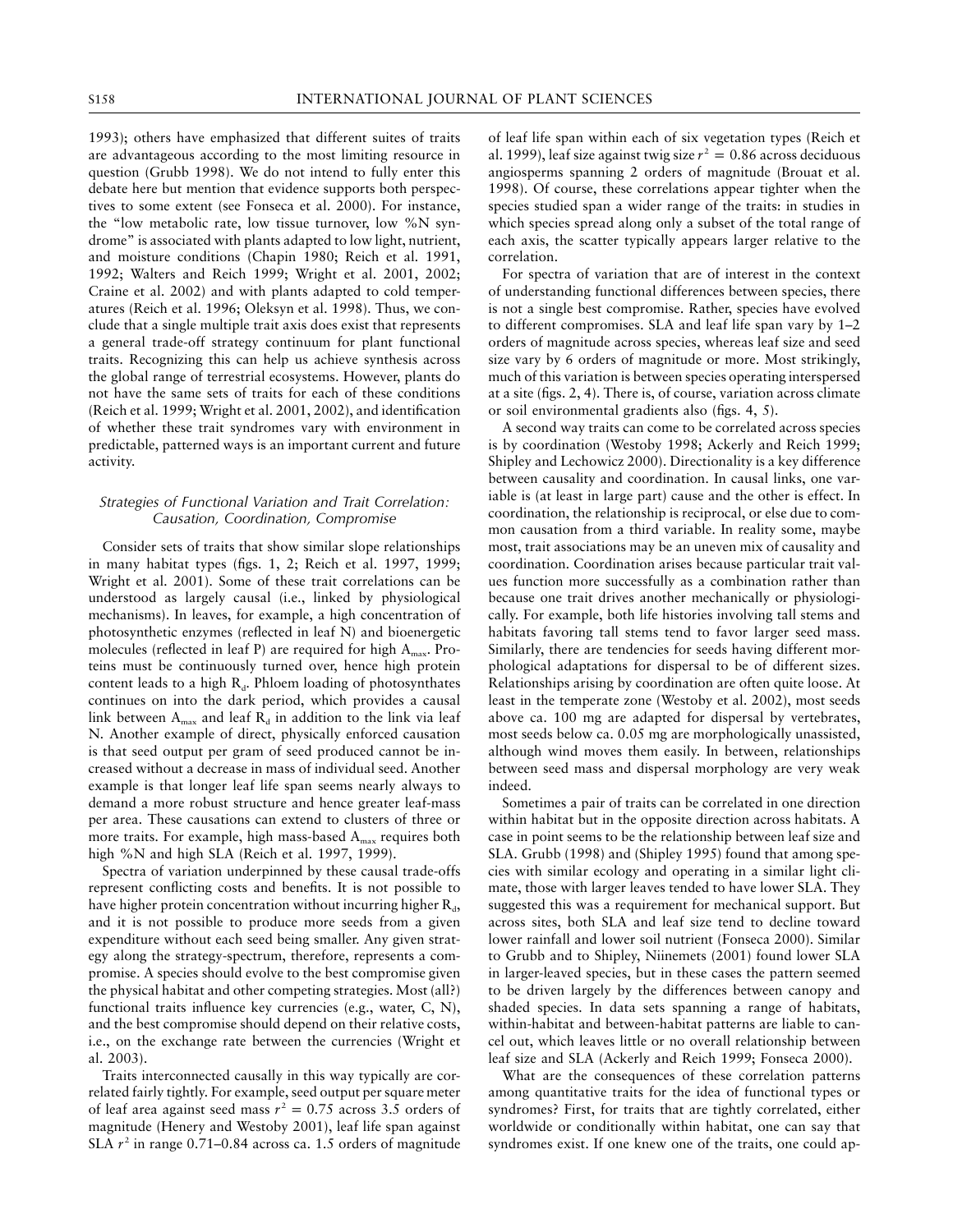proximately predict the other. The spectra of variation describe combinations of traits, not just one at a time. Second, the variation is in reality continuous rather than being made up of "types" in the sense of discrete categories. This is beginning to be recognized by the latest models for vegetation dynamics under global change. However, these models still proceed by chopping continuous variation in traits such as SLA into categories for computing convenience. Given that variation in some of the most important quantitative traits is in fact known to be continuous, a high priority for future modeling should be to develop ways of expressing these traits as continuous variation. Third, some of the main spectra of variation are substantially independent of each other. Indeed, they have been identified as priorities precisely because they express different aspects of a plant's ecology. "Substantially independent" does not mean here that no correlation can be detected. For example, plant canopy height at maturity and seed mass had  $r<sup>2</sup>$  between 0.17 and 0.30 in five temperate floras (Leishman et al. 1995). These relationships were statistically significant, but still, they mean that 70%–83% of the variation in seed mass occurs among species at a given height. For this sort of relationship, it would not be helpful to speak of syndromes uniting seed mass with plant height. Most of the variation in dispersal and seed establishment ecology (as indicated by seed mass) occurs within height categories rather than being correlated with height.

#### **Summary**

We have presented evidence for adaptive variation in plant functional traits in relation to environmental gradients and to strategies of resource capture and survival. It is clear that much remains to be done. Ackerly et al. (2000) noted several areas that may be particularly promising for future research vis-a` vis the evolution of plant ecophysiological traits. One involves comparative studies of ecophysiological variation in distantly or closely related species that allow hypothesis testing about adaptive significance of traits. A second involves identifying genotypic variation in traits related to fitness. A third takes the holistic perspective that views the plant as an integrated system and therefore addresses the interactions among traits that influence survival, growth, and reproduction and how these might lead to diversification of suites of traits in contrasting environments and/or for contrasting strategies. All of these kinds of studies are valuable, but almost every study is, almost unavoidably, limited in either genetic information or in the details of the explicit linkages between traits and fitness components. We present several examples.

Across broad environmental gradients, increasing numbers of broad interspecific (Reich et al. 1997; Fonseca et al. 2000; Shipley and Lechowicz 2000; Wright et al. 2001; Ackerly 2003) and narrow intragenus or intraspecific studies (Sandquist and Ehleringer 1997; Oleksyn et al. 1998, 2003; Ackerly and Donoghue 1998; Cavender-Bares and Holbrook 2001; Miller et al. 2001) have shown strong evidence for a genetic basis for variation among populations or species that is at the very least consistent with general hypotheses about the adaptive value of the trait(s) in question and/or the trade-offs between traits (and hence the selection process). However, most of these studies lack any other genetic information and do not

directly assess whether the trait or traits in question actually enhance any fitness component.

In contrast, in studies that are strong in terms of characterizing genetic trait variation within populations, there is often evidence that a trait that varies across an environmental or "habitat strategy" gradient is related to fitness (Farris and Lechowicz 1990; Geber and Dawson 1990, 1997; Dudley 1996*a*, 1996*b*), but the physiological integration at the plant scale is missing, and the actual means by which a trait confers a fitness component is often murky. Yet additional contrast is provided by consideration of studies that examine trait variation within an experimental or observational context that simultaneously assesses plant performance relevant to fitness (carbon balance, growth, survival, or, less often, reproduction). These studies are often strong in terms of characterizing the ecophysiological mechanisms and links between traits and fitness components (Wedin and Tilman 1990; Pacala et al. 1994; Walters and Reich 1996, 2000*b*). However, these typically involve far less taxa than the indirect, multiple trait studies mentioned above and often examine taxa without consideration of ancestry (but see Saverimuttu and Westoby 1996; Henery and Westoby 2001). Together, all three types of studies provide evidence for coordinated variability in functional traits among taxa and for their consequences vis-a`-vis plant success in varying environments or competitive contexts.

We emphasize the idea that selection probably occurs across "strategies" within habitats as much as across environments. Although this may be implicit, it is rarely (if ever) explicitly stated. There is certainly strong empirical evidence for the wide spread among species within habitats in their position along multitrait dimensional space (i.e., in their strategies). There is not direct experimental demonstration that this wide spread of syndromes arises from frequency-dependent interaction between species rather than from use of different site-determined microhabitats. That is not because of laziness, it is because the decisive experiment is almost impossible in practice (Westoby et al. 2002), and since site-determined microhabitats are always influenced by interactions among species, even separately defining each is exceedingly difficult.

Of course, it is much more difficult to discern selection across "strategies" because these are difficult to identify and quantify in contrast with environmental gradients. This may be part of the reason for criticism of schemes such as the C-S-R plan. Not only are they hard to quantify as functional groups or axes in the first place, but, because of the difficulty of quantification, they are difficult to use in tests of selection processes or of functional variability in general. In contrast, functional groups based on single or suites of traits or on quantitative schemes such as leaf-height-seed (Westoby 1998) could be used in experimental tests. Regardless, we argue that functional variation has evolved in relationship to plant strategies (which fall on continuous multidimensional axes) as well as in relationship to environments and that the two are related but not identical. We argue further that selection for functional traits is roughly equally as strong across strategies within a site as across local, regional, or continental environmental gradients. Thus, there may be as wide or wider a spectrum of successful strategies within a site than the mean strategy differences among sites along major resource gradients (figs. 1, 2). Let us compare the relationships between pairs of leaf traits for arid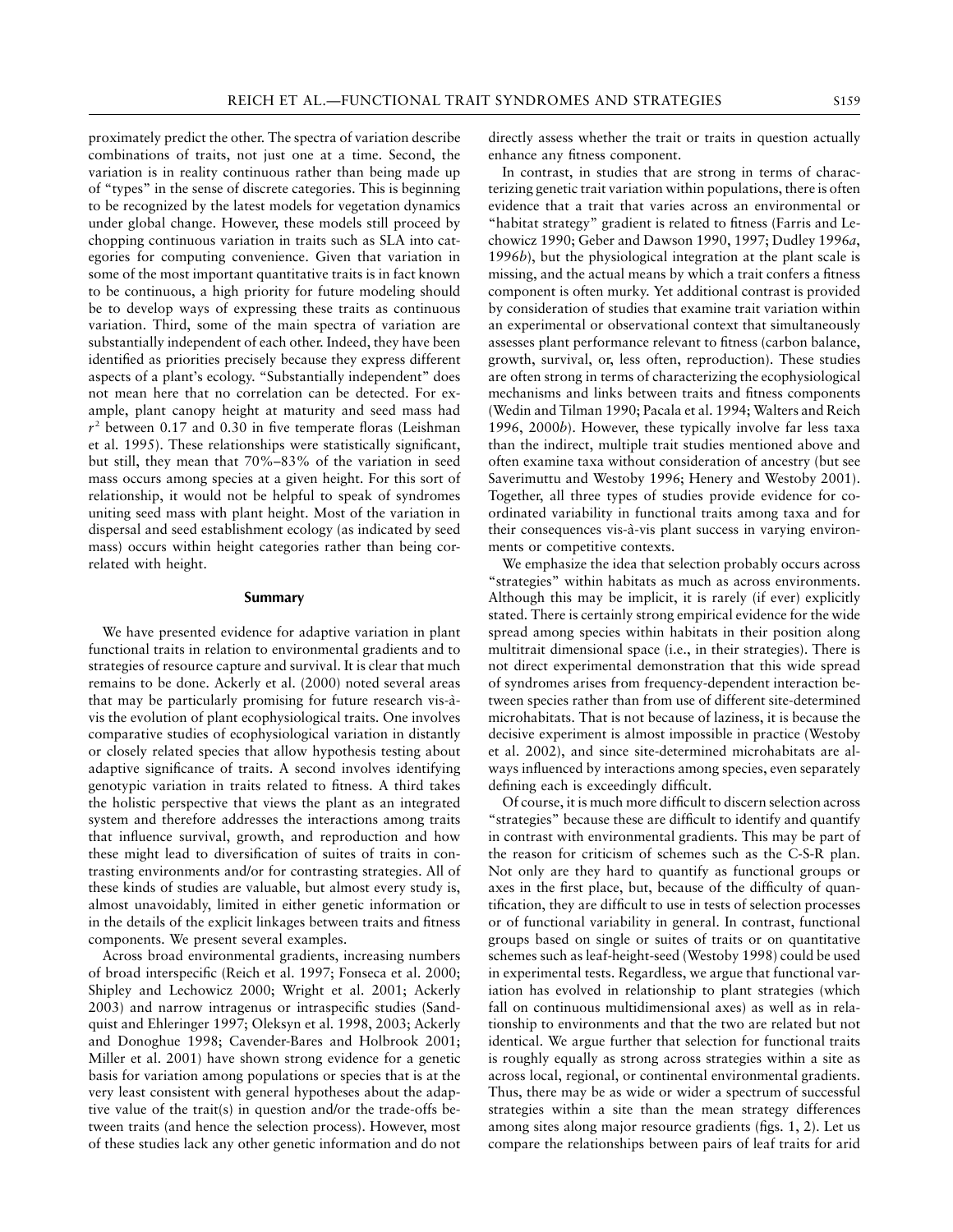versus humid sites in figure 2. The spread of traits (i.e., the two-dimensional trade-off surface) within a site is typically similar to or larger than the mean distance across two-dimensional trade-off surfaces for sites marked by resource differences.

Why should this be so? Perhaps this results from heterogeneity of selection pressures and ecological sorting opportunities within sites. Selection for drought tolerance features along an increasingly arid gradient (or a cold one, dry one, etc.) may act somewhat similarly on all individuals to some extent (Etterson and Shaw 2001). In contrast, within a site there are species functionally well suited to all possible (highly multivariable) combinations of resource availability, competitive milieu, and disturbance regimes. In essence, within any site there is great heterogeneity in time and space in resources, competition and disturbance, which effectively makes up a large number of potential niches, so no single factor is acting to drive selection or sorting similarly among all taxa.

In conclusion, a variety of approaches have helped us collectively learn more about the role of functional traits in evolution, the constraints on functional trait variability, and the process of selection. However, due to the technical difficulties involved, studies that are satisfactorily robust from both evolutionary biology and physiological ecology perspectives are rare if not nonexistent. To cite one of the reviewers of this article, "The difficulty is, of course, that both evolutionary biology and physiological ecology are technically very demanding, and it is difficult to do both well. The evolutionary biologists, to get the large sample sizes necessary to estimate evolutionary parameters, do relatively simple measures, which is unsatisfying to the physiological ecologist. Equally, the small sample sizes and lack of evolutionary context in the more complex functional studies done by the physiological ecologist frustrate the evolutionary biologist." We believe that this succinctly describes one of the main challenges for the field in the coming decade: to organize and conduct studies that continue the work of attempting to bridge this difficult gap.

#### **Acknowledgments**

We thank David Ackerly and Russ Monson for encouraging us to write this article as well as two anonymous referees whose comments greatly improved the final product. This research was supported by various grants from the U.S. National Science Foundation and the Australian Research Council.

#### **Literature Cited**

- Ackerly DD 1999 Comparative plant ecology and the role of phylogenetic information. Pages 391–413 *in* M Press, J Scholes, M Barker, eds. Physiological plant ecology. Blackwell Science, Oxford.
- ——— 2003 Functional strategies of chaparral shrubs in relation to seasonal water stress and disturbance. Ecology (in press).
- Ackerly DD, MJ Donoghue 1998 Leaf size, sapling allometry, and Corner's rules: phylogeny and correlated evolution in maples (*Acer*). Am Nat 152:767–791.
- Ackerly DD, SA Dudley, SE Sultan, J Schmitt, JS Coleman, CR Linder, DR Sandquist, et al 2000 The evolution of plant ecophysiological traits: recent advances and future directions. BioScience 50: 979–995.
- Ackerly DD, RK Monson 2003 Waking the sleeping giant: the evolutionary foundations of plant function. Int J Plant Sci 164(suppl): S1–S6.
- Ackerly DD, PB Reich 1999 Convergence and correlations among leaf size and function in seed plants: a comparative test using independent contrasts. Am J Bot 86:1272–1281.
- Aerts R 1990 Nutrient use efficiency in evergreen and deciduous species from heathlands. Oecologia 84:391–397.
- Aerts R, FS Chapin 2000 The mineral nutrition of wild plants revisited: a re-evaluation of processes and patterns. Adv Ecol Res 30: 1–67.
- Anderson JE, J Williams, PE Kriedemann, MP Austin, GD Farquhar 1996 Correlations between carbon isotope discrimination and climate of native habitats for diverse eucalypt taxa growing in a common garden. Aust J Plant Physiol 23:311–320.
- Arntz AM, LF Delph 2001 Pattern and process: evidence for the evolution of photosynthetic traits in natural populations. Oecologia 127:455–467.
- Beadle NC 1966 Soil phosphate and its role in modeling segments of the Australian flora and vegetation, with special reference to xeromorphy and sclerophylly. Ecology 47:992–1007.
- Benowicz A, RD Guy, YA El-Kassaby 2000 Geographic pattern of genetic variation in photosynthetic capacity and growth in two hardwood species from British Columbia. Oecologia 123:168–174.

Berendse F, H Oudhof, J Bol 1987 A comparative study on nutrient

cycling in wet heathland ecosystems. I. Litter production and nutrient losses from the plant. Oecologia 74:174–184.

- Braker E, RL Chazdon 1993 Ecological, behavioural and nutritional factors influencing use of palms as host plants by a Neotropical forest grasshopper. J Trop Ecol 9:183–197.
- Brodribb TJ, TS Feild 2000 Stem hydraulic supply is linked to leaf photosynthetic capacity: evidence from New Caledonian and Tasmanian rainforests. Plant Cell Environ 23:1381–1388.
- Brouat C, M Gibernau, L Amsellem, D McKey 1998 Corner's rules revisited: ontogenetic and interspecific patterns in leaf-stem allometry. New Phytol 139:459–470.
- Canham C, D Burbank 1994 Causes and consequences of resource heterogeneity in forests: interspecific variation in light transmission for canopy trees. Can J For Res 24:337–349.
- Cavender-Bares J, NM Holbrook 2001 Hydraulic properties and freezing-induced xylem cavitation in evergreen and deciduous oaks with contrasting habitats. Plant Cell Environ 24:1243–1256.
- Cavender-Bares J, A Wilczek 2003 Integrating micro- and macroevolutionary processes in community ecology. Ecology 84:592–597.
- Chapin FS III 1980 The mineral nutrition of wild plants. Annu Rev Ecol Syst 11:233–260.
- 1987 Environmental controls over growth of tundra plants. Ecol Bull 38:69–76.
- Chapin FS III, K Autumn, F Pugnaire 1993 Evolution of suites of traits in response to environmental stress. Am Nat 142(suppl): S78–S92.
- Chazdon RL, CB Field 1987 Determinants of photosyntheticcapacity in six rainforest Piper species. Oecologia 73:222–230.
- Cochard H, M Peiffer, K LeGall, A Granier 1997 Developmental control of xylem hydraulic resistances and vulnerability to embolism in *Fraxinus excelsior* L: impacts on water relations. J Exp Bot 48: 655–663.
- Coley PD 1988 Effects of plant growth rate and leaf lifetime on the amount and type of anti-herbivore defense. Oecologia 74:531–536.
- Coley PD, JP Bryant, FS Chapin 1985 Resource availability and plant antiherbivore defense. Science 230:895–899.
- Comstock JP 2000 Variation in hydraulic architecture and gas-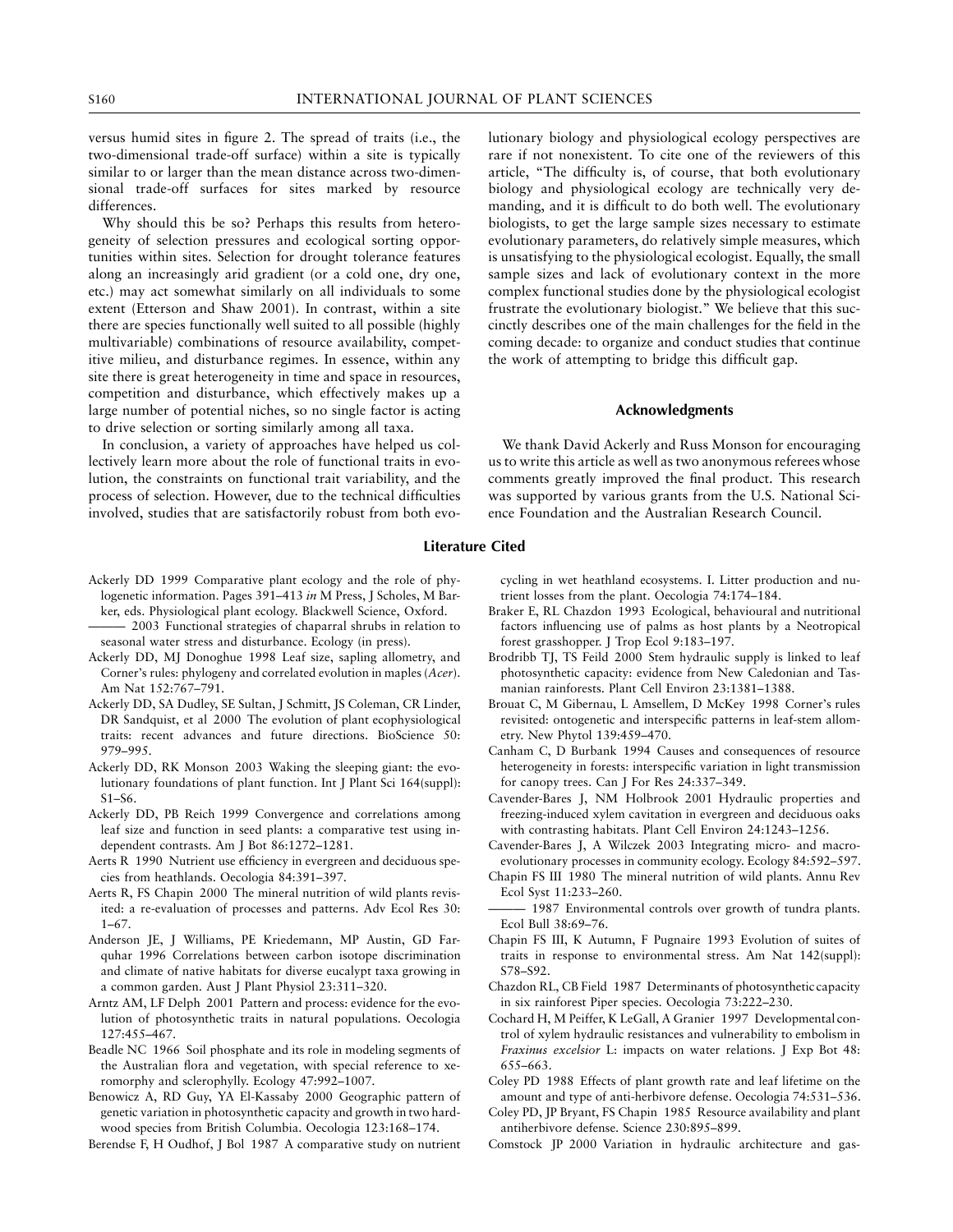exchange in two desert sub-shrubs, *Hymenoclea salsola* (T. & G.) and *Ambrosia dumosa* (Payne). Oecologia 125:1–10.

- Comstock JP, J Ehleringer 1992 Correlating genetic variation in carbon isotopic composition with complex climatic gradients. Proc Natl Acad Sci USA 89:7737–7751.
- Corcuera L, JJ Camerero, E Gil-Pelegrin 2002 Functional groups in *Quercus* species derived from the analysis of pressure-volume curves. Trees 16:465–472.
- Cornelissen JHC, P Castro-Diez, R Hunt 1996 Seedling growth, allocation and leaf attributes in a wide range of woody plant species and types. J Ecol 84:755–765.
- Craine JM, J Froehle, DG Tilman, DA Wedin, FS Chapin 2001 The relationships among root and leaf traits of 76 grassland species and relative abundance along fertility and disturbance gradients. Oikos 93:274–285.
- Craine JM, D Tilman, D Wedin, P Reich, M Tjoelker, J Knops 2002 Functional traits, productivity and effects on nitrogen cycling of 33 grassland species. Funct Ecol 16:563–574.
- Cunningham SA, B Summerhayes, M Westoby 1999 Evolutionary divergences in leaf structure and chemistry, comparing rainfall and soil nutrient gradients. Ecol Monogr 69:569–588.
- Davis SD, JS Sperry, UG Hacke 1999 The relationship between xylem conduit diameter and cavitation caused by freezing. Am J Bot 86: 1367–1372.
- DeLucia EH, TW Sipe, J Herrick, H Maherali 1998 Sapling biomass allocation and growth in the understory of a deciduous hardwood forest. Am J Bot 85:955–963.
- Diaz S, M Cabido, M Zak, EM Carretero, J Aranibar 1999 Plant functional traits, ecosystem structure and land-use history along a climatic gradient in central-western Argentina. J Veg Sci 10: 651–660.
- Diemer M 1998*a* Leaf lifespans of high-elevation: aseasonal Andean shrub species in relation to leaf traits and leaf habit. Global Ecol Biogeogr Lett 7:457–465.
- 1998*b* Life span and dynamics of leaves of herbaceous perennials in high-elevation environments: news from the elephant's leg. Funct Ecol 12:413–425.
- Donovan LA, JR Ehleringer 1994 Potential for selection on plants for water-use efficiency as estimated by carbon isotope discrimination. Am J Bot 81:927–935.
- Dudley SA 1996*a* Differing selection on plant physiological traits in response to environmental water availability: a test of adaptive hypotheses. Evolution 50:92–102.
- 1996b The response of differing selection on plant physiological traits: evidence for local adaptation. Evolution 50:102–100.
- Eamus D, B Myers, G Duff, D Williams 1999 Seasonal changes in photosynthesis of eight savanna tree species. Tree Physiol 19: 665–671.
- Edenius L, K Danell, R Bergstrom 1993 Impact of herbivory and competition on compensatory growth in woody-plants following winter browsing by moose on Scots pine. Oikos 66:286–292.
- Etterson JR, RG Shaw 2001 Constraint to adaptive evolution in response to global warming. Science 294:151–154.
- Farris MA, MJ Lechowicz 1990 Functional interactions among traits that determine reproductive success in a native annual plant. Ecology 71:548–557.
- Field C, HA Mooney 1986 The photosynthesis-nitrogen relationship in wild plants. Pages 25–55 *in* TJ Givnish, ed. On the economy of plant form and function. Cambridge University Press, Cambridge.
- Fonseca CR, JM Overton, B Collins, M Westoby 2000 Shifts in trait combinations along rainfall and phosphorus gradients. J Ecol 88: 964–977.
- Garnier E 1992 Growth analysis of congeneric annual and perennial grass species. J Ecol 80:665–675.
- Geber MA, TE Dawson 1990 Genetic variation in and correlation

between leaf gas exchange, morphology, and development in *Polygonum arenastrum*, an annual plant. Oecologia 85:153–158.

- 1997 Genetic variation in stomatal and biochemical limitations to photosynthesis in the annual plant, *Polygonum arenastrum*. Oecologia 109:535–546.
- Givnish TJ 1988 Adaptation to sun and shade: a whole plant perspective. Aust J Plant Physiol 15:63–92.
- 1998 Adaptive plant evolution on islands: classical patterns, molecular data, new insights. Pages 281–304 *in* PR Grant, ed. Evolution on islands. Oxford University Press, Oxford.
- Grime JP 1977 Evidence for the existence of three primary strategies in plants and its relevance to ecological and evolutionary theory. Am Nat 111:1169–1194.
- 1979 Plant strategies and vegetation processes. Wiley, Chichester.
- 1989 The stress debate: symptom of impending synthesis? Biol J Linn Soc 137:3–17.
- Grime JP, K Thompson, R Hunt, JG Hodgson, JHC Cornelissen 1997 Integrated screening validates primary axes of specialization in plants. Oikos 79:259–281.
- Grubb PJ 1986 Sclerophylls, pachyphylls and pycnophylls: the nature and significance of hard leaf surfaces. Pages 137–150 *in* BE Juniper, TRE Southwood, eds. Insects and the plant surface. Arnold, London. 1998 A reassessment of the strategies of plants which cope
- with shortages of resources. Perspect Plant Ecol Evol Syst 1:3–31. Grubb PJ, DJ Metcalfe 1996 Adaptation and inertia in the Australian
- tropical lowland rain-forest flora: contradictory trends in intergeneric and intrageneric comparisons of seed size in relation to light demand. Funct Ecol 10:512–520.
- Hacke UG, JS Sperry, WT Pockman, SD Davis, KA McCulloh 2001 Trends in wood density and structure are linked to prevention of xylem implosion by negative pressure. Oecologia 126:457–461.
- Hanba YT, SI Miyazawa, I Terashima 1999 The influence of leaf thickness on the  $CO<sub>2</sub>$  transfer conductance and leaf stable carbon isotope ratio for some evergreen tree species in Japanese warmtemperate forests. Funct Ecol 13:632–639.
- Heal OW, W Block 1987 Soil biological processes in the north and south. Ecol Bull 38:47–57.
- Hendricks JJ, JD Aber, KJ Nadelhoffer, RD Hallett 2000 Nitrogen controls on fine root substrate quality in temperate forest ecosystems. Ecosystems 3:57–69.
- Henery ML, M Westoby 2001 Seed mass and seed nutrient content as predictors of seed output variation between species. Oikos 92: 479–490.
- Kaelke CM, EL Kruger, PB Reich 2001 Trade-offs in seedling survival, growth, and physiology among hardwood species of contrasting successional status along a light-availability gradient. Can J For Res 31:1602–1616.
- Kalisz S, JA Teeri 1986 Population-level variation in photosynthetic metabolism and growth in *Sedum wrightii*. Ecology 67:20–26.
- Killingbeck KT, WG Whitford 1996 High foliar nitrogen in desert shrubs: an important ecosystem trait or defective desert doctrine? Ecology 77:1728–1737.
- Kitajima K 1994 Relative importance of photosynthetic traits and allocation patterns as correlates of seedling shade tolerance of 13 tropical trees. Oecologia 98:419–428.
- Kobe RK 1997 Carbohydrate allocation to storage as a basis of interspecific variation in sapling survivorship and growth. Oikos 80: 226–233.
- Kobe RK, SW Pacala, JA Silander, CD Canham 1995 Juvenile tree survivorship as a component of shade tolerance. Ecol Appl 3: 517–532.
- Kruger EL, PB Reich 1997 Responses of hardwood regeneration to fire in mesic forest openings. III. Whole-plant growth, biomass distribution, and nitrogen and carbohydrate relations. Can J For Res 27:1841–1850.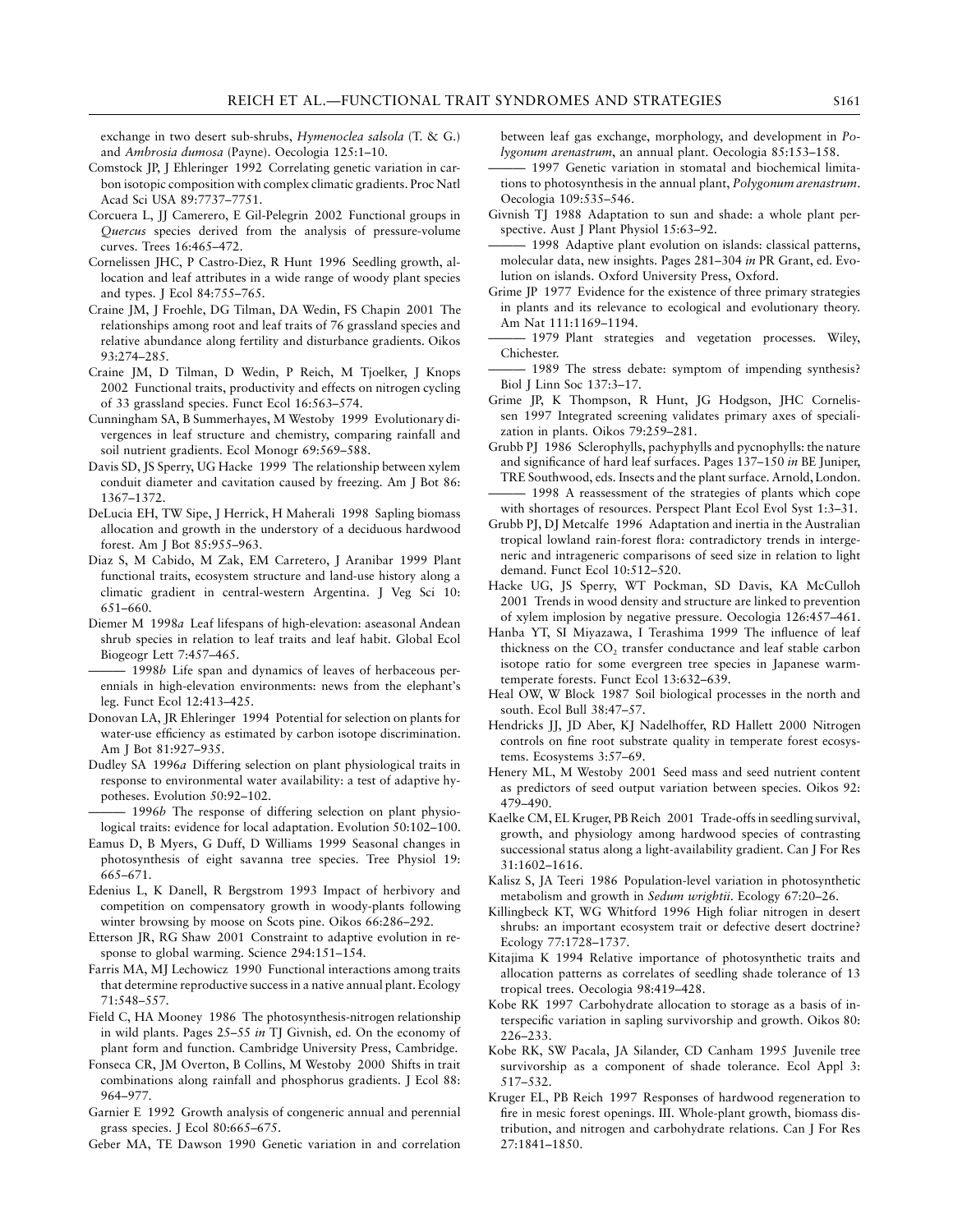- Lambers H, H Poorter 1992 Inherent variation in growth rate between higher plants: a search for physiological causes and ecological consequences. Adv Ecol Res 22:187–261.
- Langlet O 1936 Study of the physiological variability of pine and its relation to the climate. Medd Statens Skogsfoersoeksanstalt 29: 421–470. (In Swedish with German summary.)
- Lavorel S, S McIntyre, J Landsberg, TDA Forbes 1997 Plant functional classifications: from general groups to specific groups based on response to disturbance. Trends Ecol Evol 12:474–478.
- Leadley PW, JF Reynolds, FS Chapin 1997 A model of nitrogen uptake by *Eriophorum vaginatum* roots in the field: ecological implications. Ecol Monogr 67:1–22.
- Lechowicz J, PA Blais 1988 Assessing the contributions of multiple interacting traits to plant reproductive success: environmental dependence. J Evol Biol 1:255–273.
- Leishman MR, M Westoby, E Jurado 1995 Correlates of seed size variation: a comparison among five temperate floras. J Ecol 83: 517–529.
- Linton MJ, JS Sperry, DG Williams 1998 Limits to water transport in *Juniperus osteosperma* and *Pinus edulis*: implications for drought tolerance and regulation of transpiration. Funct Ecol 12:906–911.
- Losos JB 1996 Dynamics of range expansion by three introduced species of Anolis lizards on Bermuda. J Herpetol 30:204–210.
- Lovelock CE, M Jebb, CB Osmond 1994 Photoinhibition and recovery in tropical plant-species-response to disturbance. Oecologia 97: 297–307.
- Lusk CH, O Contreras 1999 Foliage area and crown nitrogen turnover in temperate rain forest juvenile trees of differing shade tolerance. J Ecol 87:973–983.
- Lusk CH, PB Reich PB 2000 Relationships of leaf dark respiration with light environment and tissue nitrogen content in juveniles of 11 cold-temperate tree species. Oecologia 123:318–329.
- Maximov NA 1929 The plant in relation to water: a study of the physiological basis of drought resistance. Allen & Unwin, London.
- Miller JM, RJ Williams, GD Farquhar 2001 Carbon isotope discrimination by a sequence of Eucalyptus species along a subcontinental rainfall gradient in Australia. Funct Ecol 15:222–232.
- Monk CD 1966 An ecological significance of evergreenness. Ecology 47:504–505.
- Mulkey SS, K Kitajima, SJ Wright 1995 Photosynthetic capacity and leaf longevity in the canopy of a dry tropical forest. Selbyana 16: 169–173.
- Nicotra AB, RL Chazdon, CD Schlichting 1997 Patterns of genotypic variation and phenotypic plasticity of light response in two tropical *Piper* (Piperaceae) species. Am J Bot 84:1542–1555.
- Niinemets U 1999 Components of leaf dry mass per area—thickness and density—alter leaf photosynthetic capacity in reverse directions in woody plants. New Phytol 144:35–47.
- 2001 Global-scale climatic controls of leaf dry mass per area, density, and thickness in trees and shrubs. Ecology 82:453–469.
- Oleksyn J, J Modrzynski, MG Tjoelker, R Zytkowiak, PB Reich, P Karolewski 1998 Growth and physiology of *Picea abies* populations from elevational transects: common garden evidence for altitudinal ecotypes and adaptation to cold environment. Funct Ecol 12:573–590.
- Oleksyn J, PB Reich, W Chalupka, MG Tjoelker 1999 Differential above- and below-ground biomass accumulation of European *Pinus sylvestris* populations in a 12-year-old provenance experiment. Scand J For Res 14:7–17.
- Oleksyn J, PB Reich, L Rachwal, MG Tjoelker, P Karolewski 2000*a* Variation in aboveground net primary production of diverse European *Pinus sylvestris* populations. Trees 14:415–421.
- Oleksyn J, PB Reich, MG Tjoelker, W Chalupka 2001 Biogeographic differences in shoot elongation pattern among European Scots pine populations. For Ecol Manage 148:207–220.
- Oleksyn J, PB Reich, R Zytkowiak, P Karolewski, MG Tjoelker

2003 Nutrient conservation increases with latitude of origin in European *Pinus sylvestris* populations. Oecologia (in press).

- Oleksyn J, MG Tjoelker, PB Reich 1992 Growth and biomass partitioning of populations of European *Pinus sylvestris* L. under simulated 50° and 60°N daylengths: evidence for photoperiodic ecotypes. New Phytol 120:561–574.
- Oleksyn J, R Zytkowiak, P Karolewski, PB Reich, MG Tjoelker 2000*b* Genetic and environmental control of seasonal carbohydrate dynamics in trees of diverse *Pinus sylvestris* populations. Tree Physiol 20:837–847.
- Pacala SW, CD Canham, JA Silander, RK Kobe 1994 Sapling growth as a function of resources in a north temperate forest. Can J For Res 24:2172–2183.
- Pearcy RW, RL Chazdon, LJ Gross, KA Mott 1994 Photosynthetic utilization of sunflecks: a temporally patchy resource on a time scale of seconds to minutes. *In* MM Caldwell, RW Pearcy, eds. Exploitation of environmental heterogeneity by plants: ecophysiological processes above- and below-ground. Academic Press, San Diego, Calif.
- Pearcy RW, J Ehleringer 1984 Comparative ecophysiology of  $C_3$  and C4 plants. Plant Cell Environ 7:1–13.
- Pockman W, JS Sperry 2000 Vulnerability to xylem cavitation and the distribution of Sonoran Desert vegetation. Am J Bot 87: 1287–1299.
- Poorter H, E Garnier 1999 Ecological significance of inherent variation in relative growth rate and its components. Pages 81–120 *in* FI Pugnaire, F Valladares, eds. Handbook of functional plant ecology. Dekker, New York.
- Poorter H, C Remkes, H Lambers 1990 Carbon and nitrogen economy of 24 wild species differing in relative growth rate. Plant Physiol 94:621–627.
- Reich PB 2002 Root-shoot relationships: optimality in acclimation and allocation or the "emperor's new clothes"? Pages 205–220 *in* Y Waisel, E Amram, U Kafkafi, eds. Plant roots: the hidden half. 3d ed. Dekker, New York.
- Reich PB, DS Ellsworth, MB Walters, JM Vose, C Gresham, JC Volin, WD Bowman 1999 Generality of leaf trait relationships: a test across six biomes. Ecology 80:1955–1969.
- Reich PB, J Oleksyn, MG Tjoelker 1996 Needle respiration and nitrogen concentration in Scots pine populations from a broad latitudinal range: a common garden test with field-grown trees. Funct Ecol 10:768–776.
- Reich PB, DW Peterson, DA Wedin, K Wrage 2001 Fire and vegetation effects on productivity and nitrogen cycling across a forestgrassland continuum. Ecology 82:1703–1719.
- Reich PB, M Tjoelker, C Buschena, J Knops, K Wrage, J Machado, D Tilman 2003*a* Variation in growth rate and ecophysiology among 34 grassland and savanna species under contrasting N supply: a test of functional group differences. New Phytol 157:617–631.
- Reich PB, MG Tjoelker, MB Walters, D Vanderklein, C Buschena 1998*a* Close association of RGR, leaf and root morphology, seed mass and shade tolerance in seedlings of nine boreal tree species grown in high and low light. Funct Ecol 12:327–338.
- Reich PB, C Uhl, MB Walters, DS Ellsworth 1991 Leaf lifespan as a determinant of leaf structure and function among 23 Amazonian tree species. Oecologia 86:16–24.
- Reich PB, C Uhl, M Walters, L Prugh, DS Ellsworth 2003*b* Births, deaths, longevity and phenology of Amazonian rain forest leaves: results of a 9-year, 40,000 leaf demography census. Ecol Monogr (in press).
- Reich PB, MB Walters, DS Ellsworth 1992 Leaf life-span in relation to leaf, plant, and stand characteristics among diverse ecosystems. Ecol Monogr 62:365–392.
- 1997 From tropics to tundra: global convergence in plant functioning. Proc Natl Acad Sci USA 94:13730–13734.
- Reich PB, MB Walters, DS Ellsworth, JM Vose, JC Volin, C Gresham,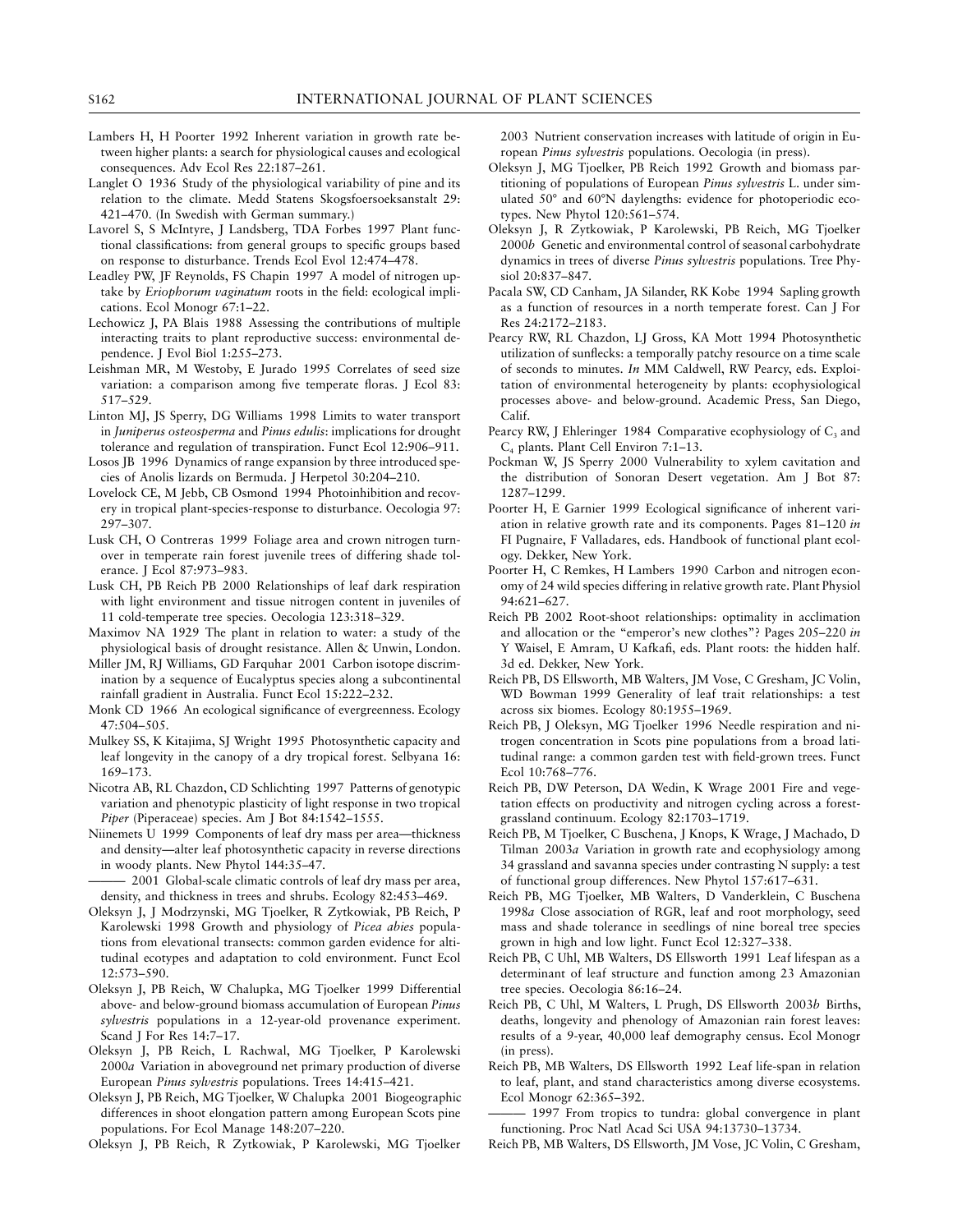WD Bowman 1998*b* Relationships of leaf dark respiration to leaf nitrogen, specific leaf area and leaf life-span: a test across biomes and functional groups. Oecologia 114:471–482.

- Reich PB, MB Walters, MG Tjoelker, D Vanderklein, C Buschena 1998*c* Photosynthesis and respiration rates depend on leaf and root morphology and nitrogen concentration in nine boreal tree species differing in relative growth rate. Funct Ecol 12:395–405.
- Repo T, J-E Nilsson, R Rikala, A Ryyppö, M-L Sutinen 2001 Cold hardiness of Scots pine (*Pinus sylvestris* L.). Pages 463–493 *in* FJ Birgas, SJ Colombo, eds. Conifer cold hardiness. Kluwer Academic, Dordrecht.
- Roderick ML, SL Berry, IR Noble 2000 A framework for understanding the relationship between environment and vegetation based on the surface area to volume ratio of leaves. Funct Ecol 14:423–437.
- Rose MR, GV Lauder 1996 Adaptation. Academic Press, San Diego, Calif.
- Ryser P, P Urbas 2000 Ecological significance of leaf life span among Central European grass species. Oikos 91:41–50.
- Sandquist DR, JR Ehleringer 1997 Intraspecific variation of leaf pubescence and drought response in *Encelia farinosa* associated with contrasting desert environments. New Phytol 135:635–644.
- Saverimuttu T, Westoby M 1996 Seedling longevity under deep shade in relation to seed size. J Ecol 84:681–689.
- Schimper AFW 1903 Plant-geography upon a physiological basis. Clarendon, Oxford.
- Schulze E-D, RJ Williams, GD Farquhar, W Schulze, J Langridge, JM Miller, BH Walker 1998 Carbon and nitrogen isotope discrimination and nitrogen nutrition of trees along a rainfall gradient in northern Australia. Aust J Plant Physiol 25:413–425.
- Shields LM 1950 Leaf xeromorphy as related to physiological and structural influences. Bot Rev 16:399–447.
- Shipley B 1995 Structured interspecific determinants of specific leaf area in 34 species of herbaceous angiosperms. Funct Ecol 9: 312–319.
- Shipley B, MJ Lechowicz 2000 The functional co-ordination of leaf morphology, nitrogen concentration, and gas exchange in 40 wetland species. Ecoscience 7:183–194.
- Shumway DL, KC Steiner, TE Kolb 1993 Variation in seedling hydraulic architecture as function of species and environment. Tree Physiol 12:41–54.
- Shutyaev AM, M Giertych 2000 Genetic subdivisions of the range of Scots pine (*Pinus sylvestris* L.) based on a transcontinental provenance experiment. Silvae Genet 49:137–151.
- Sinha NR, EA Kellogg 1996 Parallelism and diversity in multiple origins of C-4 photosynthesis in the grass family. Am J Bot 83: 1458–1470.
- Siso S, JJ Camarero, E Gil-Pelegrin 2001 Relationship between hydraulic resistance and leaf morphology in broadleaf *Quercus*species: a new interpretation of leaf lobation. Trees 15:341–345.
- Smethurst PJ, NB Comerford 1993 Potassium and phosphorus uptake by competing pine and grass: observations and model verification. Soil Sci Soc Am J 57:1602–1610.
- Sobrado MA 1997 Embolism vulnerability in drought-deciduous and evergreen species of a tropical dry forest. Acta Oecol 18:383–391.
- Specht RL, A Specht 1989 Canopy structure in *Eucalyptus*dominated communities in Australia along climatic gradients. Acta Oecol Oecol Plant 10:191–213.
- Sperry JS 1995 Limitations on stem water transport and their consequences. Pages 105–124 *in* BL Gartner, ed. Plant stems: physiology and functional morphology. Academic Press, San Diego, Calif.
- Sperry JS, NN Alder, SE Eastlack 1993 The effect of reduced hydraulic conductance on stomatal conductance and xylem cavitation. J Exp Bot 44:1075–1082.
- Stewart GR, MH Turnbull, S Schmidt, PD Erskine 1995 13C natural abundance in plant communities along a rainfall gradients: a bio-

logical integrator of water availability. Aust J Plant Physiol 22: 51–55.

- Tausend PC, FC Meinzer, G Goldstein 2000 Control of transpiration in three coffee cultivars: the role of hydraulic and crown architecture. Trees 14:181–190.
- Tilman D 1988 Plant strategies and the dynamics and function of plant communities. Princeton University Press, Princeton, N.J.
- Tilman D, D Wedin 1991 Plant traits and resource reduction for five grasses growing on a nitrogen gradient. Ecology 72:685–700.
- Tjoelker MG, J Oleksyn, PB Reich 1999 Acclimation of respiration to temperature and CO<sub>2</sub> in seedlings of boreal tree species in relation to plant size and relative growth rate. Global Change Biol 5: 679–691.
- Turner IM 1994 Sclerophylly: primarily protective? Funct Ecol 8: 669–675.
- Valladares F, SJ Wright, E Lasso, K Kitajima, RW Pearcy 2000 Plastic phenotypic response to light of 16 congeneric shrubs from a Panamanian rainforest. Ecology 81:1925–1936.
- Vander Willigen C, NW Pammenter 1998 Relationship between growth and xylem hydraulic characteristics of clones of *Eucalyptus* spp. at contrasting sites. Tree Physiol 18:595–600.
- Veneklaas EJ, L Poorter 1998 Growth and carbon partitioning of tropical tree seedlings in contrasting light environments. Pages 337–362 *in* H Lambers, H Poorter, MMI Van Vuuren, eds. Inherent variation in plant growth: physiological mechanisms and ecological consequences. Backhuys, Leiden.
- Villar-Salvador P, P Castro-Diez, C Perez-Rontome, G Montserrat-Marti 1997 Stem xylem features in three *Quercus* (Fagaceae) species along a climatic gradient in NE Spain. Trees 12:90–96.
- Vucetich JA, DD Reed, A Breymeyer, M Degorski, GD Mroz, J Solon, E Roo-Zielinska, R Noble 2000 Carbon pools and ecosystem properties along a latitudinal gradient in northern Scots pine (*Pinus sylvestris*) forests. For Ecol Manage 136:135–145.
- Walters MB, EL Kruger, PB Reich 1993 Growth, biomass distribution and  $CO<sub>2</sub>$  exchange of northern hardwood seedlings in high and low light: relationships with successional status and shade tolerance. Oecologia 94:7–16.
- Walters MB, PB Reich 1996 Are shade tolerance, survival, and growth linked? low light and nitrogen effects on hardwood seedlings. Ecology 77:841–853.
- 1999 Low-light carbon balance and shade tolerance in the seedlings of woody plants: do winter deciduous and broad-leaved evergreen species differ? New Phytol 143:143–154.
- 2000*a* Seed size, nitrogen supply, and growth rate affect tree seedling survival in deep shade. Ecology 81:1887–1901.
- $2000b$  Trade-offs in low-light  $CO<sub>2</sub>$  exchange: a component of variation in shade tolerance among cold temperate tree seedlings. Funct Ecol 14:155–165.
- Warren CR, JF McGrath, MA Adams 2001 Water availability and carbon isotope discrimination in conifers. Oecologia 127:476–486.
- Weaver JE, E Zink 1946 Length of life of roots of ten species of perennial range and pasture grasses. Plant Physiol 21:201–217.
- Wedin DA, D Tilman 1990 Species effects on nitrogen cycling: a test with perennial grasses. Oecologia 84:433–441.
- 1993 Competition among grasses along a nitrogen gradient: initial conditions and mechanisms of competition. Ecol Monogr 63: 199–229.
- Westoby M 1998 A leaf-height-seed (LHS) plant ecology strategy scheme. Plant Soil 199:213–227.
- 1999 Generalization in functional plant ecology: the species sampling problem, plant ecology strategies, schemes, and phylogeny. Pages 847–872 *in* FI Pugnaire, F Valladares, eds. Handbook of functional plant ecology. Dekker, New York.
- Westoby M, SA Cunningham, C Fonseca, J Overton, IJ Wright 1998 Phylogeny and variation in light capture area deployed per unit investment in leaves: designs for selecting study species with a